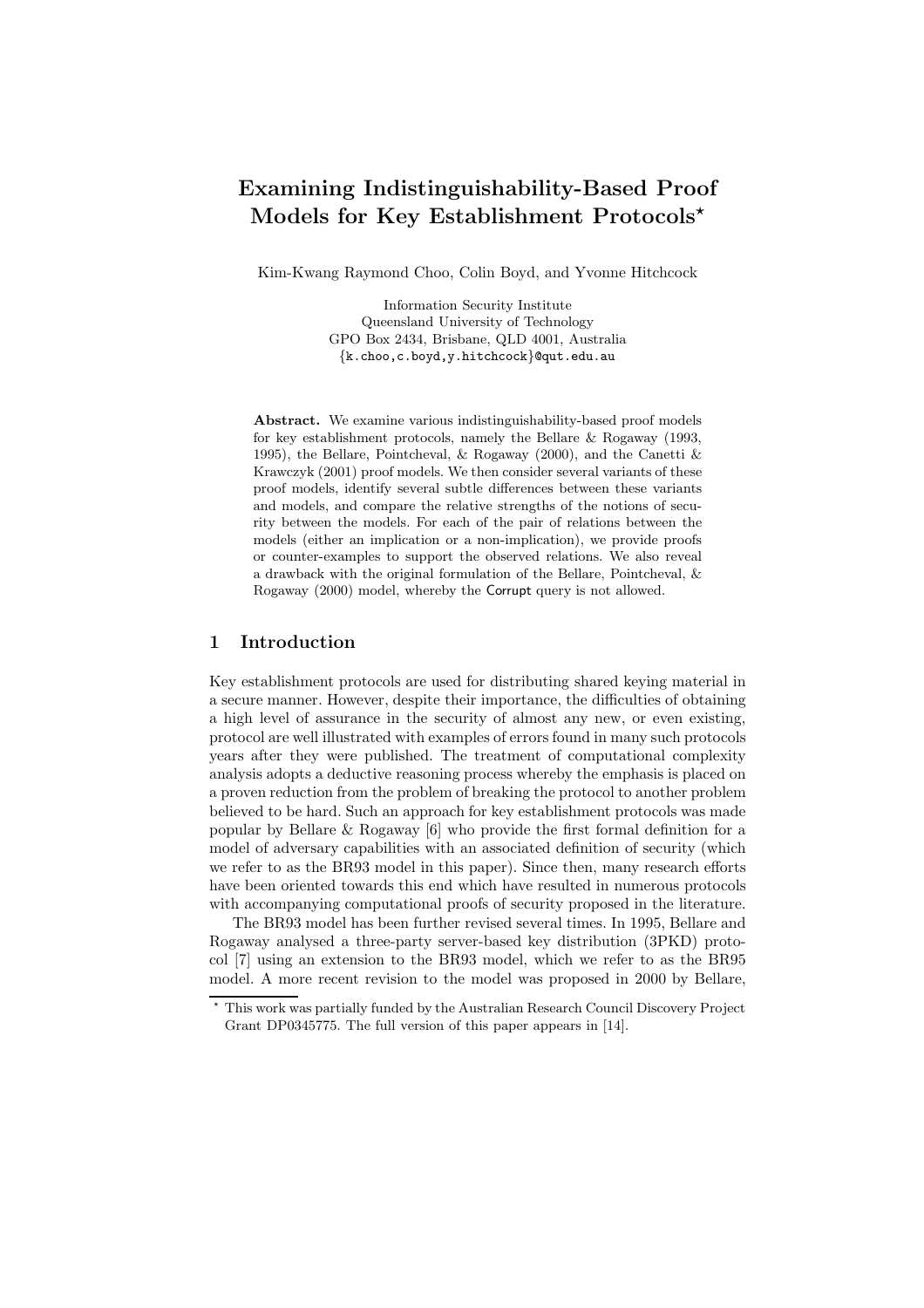Pointcheval and Rogaway [5], hereafter referred to as the BPR2000 model. Collectively, the BR93, BR95, and BPR2000 models will be referred to as the Bellare–Rogaway models. In independent yet related work, Bellare, Canetti, & Krawczyk [4] built on the BR93 model and introduced a modular proof model. However, some drawbacks with this formulation were discovered and this modular proof model was subsequently modified by Canetti & Krawczyk [12], and will be referred to as the CK2001 model in this paper.

**Proof Models.** There are several important differences between the BR93. BR95, BPR2000, and CK2001 models (which have a significant impact on the security of the models), as follows:

- 1. the way partner oracles are defined (i.e., the definition of partnership),
- 2. the powers of the probabilistic, polynomial-time (PPT) adversary,
- 3. the modular approach adopted in the CK2001 model, and
- 4. the provable security goals provided by the models.

DIFFERENCE 1: Security in the models depends on the notions of partnership of oracles and indistinguishability of session keys. The BR93 model defines partnership using the notion of matching conversations, where a conversation is a sequence of messages exchanged between some instances of communicating oracles in a protocol run. Partnership in the BR95 model is defined using the notion of a partner function, which uses the transcript (the record of all Send oracle queries) to determine the partner of an oracle by providing a mapping between two oracles that should share a secret key on completion of the protocol execution. However, such a partner definition can easily go wrong. One such example is the partner function described in the original BR95 paper for the 3PKD protocol [7], which was later found to be flawed [15].

The BPR2000 model and the CK2001 model define partnership using the notion of session identifiers (SIDs). Although in the BPR2000 model, the construction of SIDs is suggested to be the concatenation of messages exchanged during the protocol run, protocol designers can construct SIDs differently. There is no formal definition of how SIDs should be defined in the CK2001 model. Instead, SIDs are defined to be some unique values agreed upon by two communicating parties prior to the protocol execution. We observe that the way SIDs are constructed can have an impact on the security of the protocol in the model.

DIFFERENCE 2: The CK2001 model enjoys the strongest adversarial power (compared to the Bellare–Rogaway models) as the adversary is allowed to ask the Session-State Reveal query that will return all the internal state (including any ephemeral parameters but not long-term secret parameters) of the target session to the adversary. In contrast, most models only allow the adversary to reveal session keys for uncorrupted parties. In the original BR93 and BPR2000 models, the Corrupt query (that allows the adversary to corrupt any principal at will, and thereby learn the complete internal state of the corrupted principal) is not allowed.

2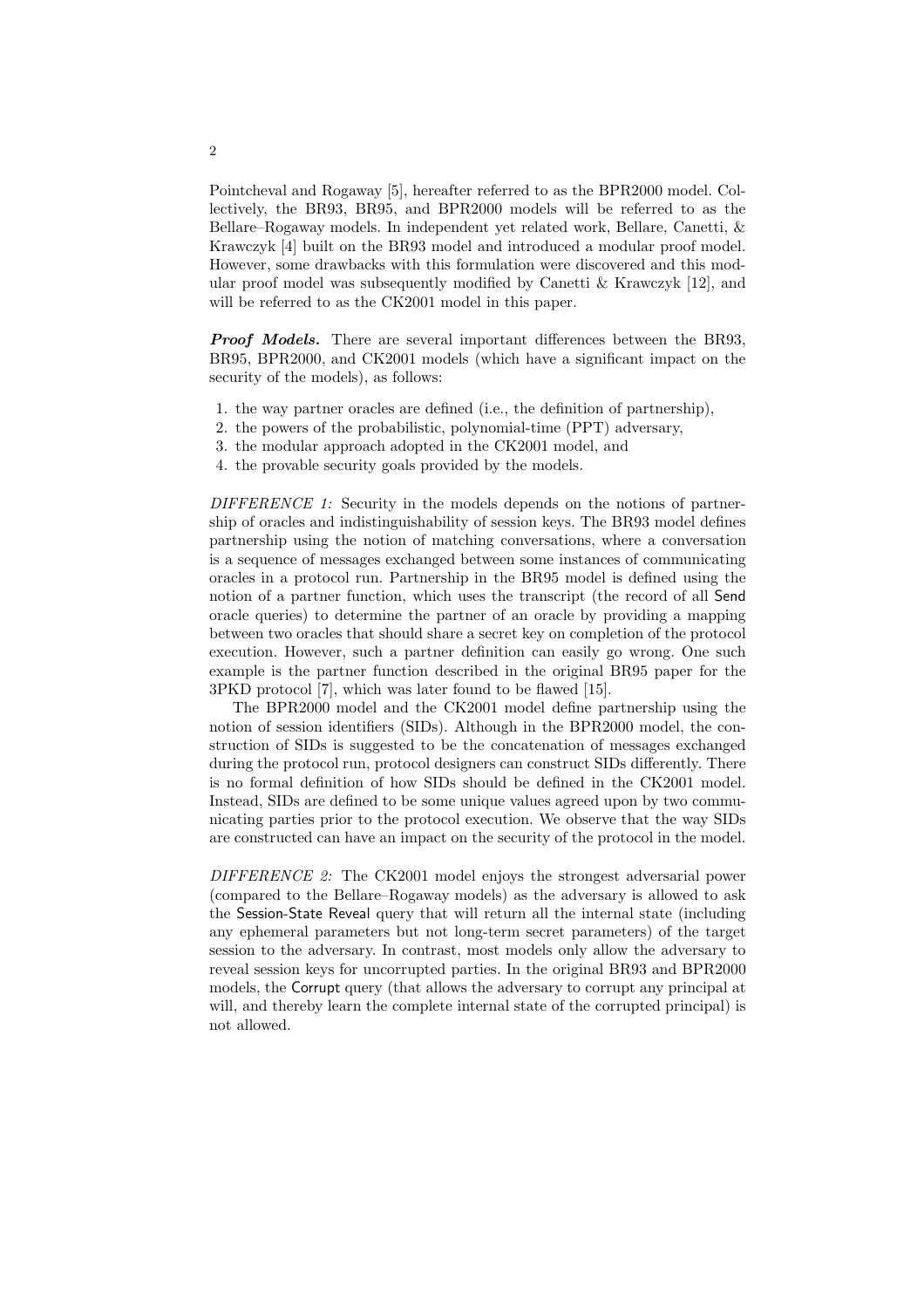In this paper, we consider the BR93 model which allows the adversary access to a Corrupt query because later proofs of security in the BR93 model [2, 8, 9, 13, 16, 17, 19] allow the Corrupt query. However, we consider the original BPR2000 model without Corrupt query because the basic notion of BPR2000 freshness restricts the adversary,  $A$ , from corrupting anyone in the model (i.e., effectively restricting  $A$  from asking any Corrupt query). However, we show that the omission of such a (Corrupt) query in the BPR2000 model allows an insecure protocol to be proven secure in the model.

DIFFERENCE 3: A major advantage of the CK2001 model is its modular approach whereby protocols may be proven secure in an ideal world (AM) model in which the passive adversary is prevented from fabricating messages coming from uncorrupted principals, and translating such a protocol proven secure in the AM into one that is secure in the more realistic real world model (the UM). As Boyd, Mao, & Paterson [10] have pointed out, the CK2001 modular approach facilitates an engineering approach to protocol design, where protocol components may be combined by "mix and match" to tailor to the application at hand (analogous to a Java API library).

DIFFERENCE  $\downarrow$ : Both the BR93 and BPR2000 models provide provable security for entity authentication  $\&$  key distribution, whilst the BR95 model provides provable security for only the key distribution. Intuitively, protocols that provide both entity authentication and key distribution are "stronger" than protocols that provide only key distribution. In this paper, we refer to the BR93 and BPR2000 models that provide provable security for only key distribution as BR93 (KE) and BPR2000 (KE) respectively, and the BR93 and BPR2000 models that provide provable security for both entity authentication & key distribution as BR93 (EA+KE) and BPR2000 (EA+KE) respectively.

*Motivations.* We are motivated by the observations that no formal study has been devoted to the comparisons of relations and relative strengths of security between the Bellare–Rogaway and the Canetti–Krawczyk models. Although Shoup [18] provides a brief discussion on the Bellare–Rogaway models and the Canetti–Krawczyk model, his discussion is restricted to an informal comparison between the Bellare–Rogaway model and his model, and between the Canetti– Krawczyk model and his model. To the best of our knowledge, no distinction has ever been made between the Bellare–Rogaway proof model and its variants shown in Table 1.

Contributions. We regard the main contributions of this paper to be of threefold significance:

1. contributing towards a better understanding of the different flavours of proof models for key establishment protocols by working out the relations between the Bellare–Rogaway proof model (and its variants) and the Canetti– Krawczyk proof model,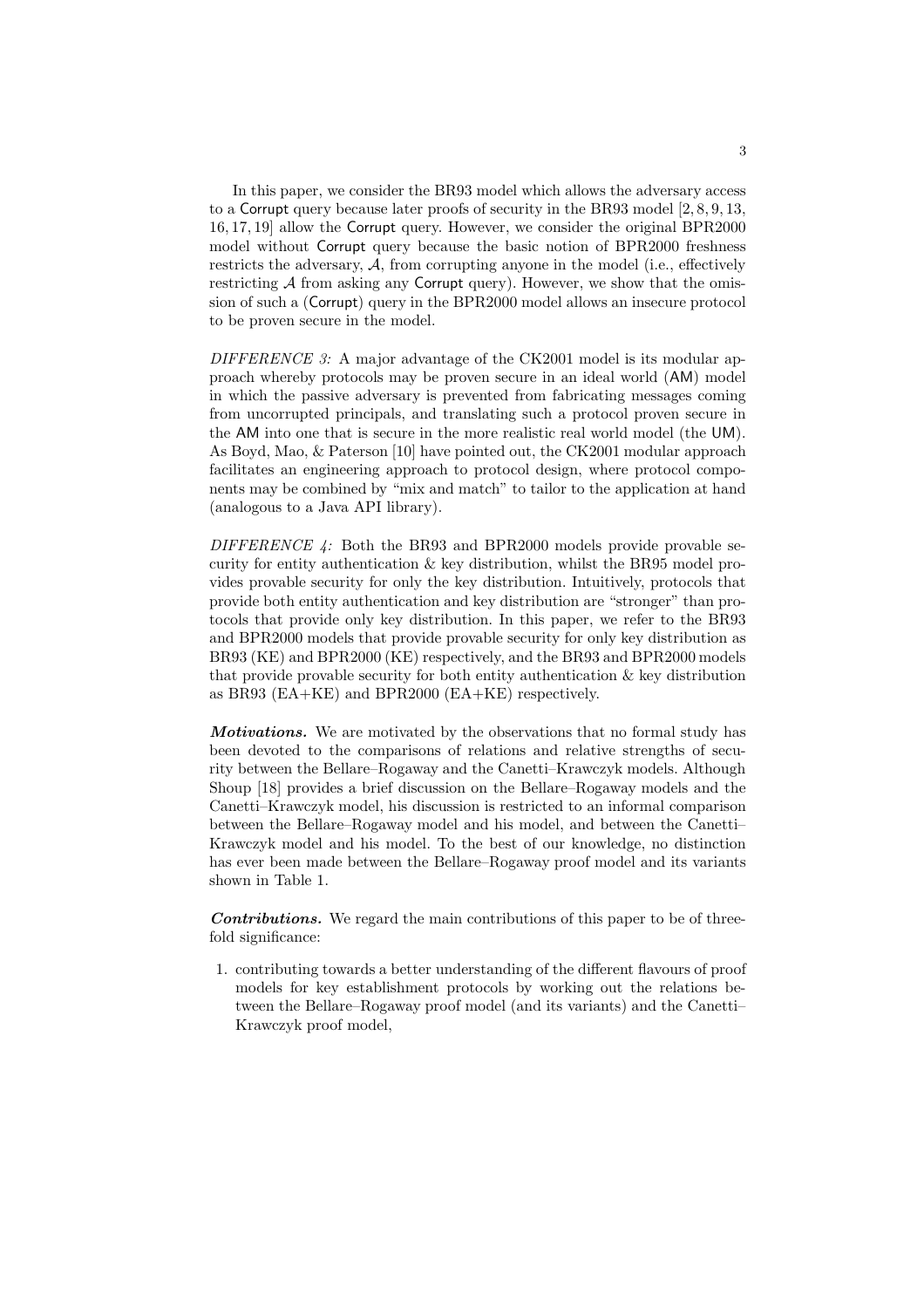

- 2. demonstrating that the Bellare–Rogaway (and its variants) and the Canetti– Krawczyk proof models have varying security strength by providing a comparison of the relative strengths of the notions of security between them, and
- 3. identifying a drawback in the BPR2000 model (not identified in any previous studies) which allows an insecure protocol to be proven secure in the BPR2000 model, as presented in Section 4.

This work may ease the understanding of future security protocol proofs (protocols proven secure in one model maybe automatically secure in another model), and protocol designers can make an informed decision when choosing an appropriate model in which to prove their protocols secure. Our main results are summarized in Figures 1 and 2. We observe that if SIDs in the CK2001 model are defined to be the concatenation of messages exchanged during the protocol run, then the implication  $CK2001 \rightarrow BR93$  holds, and the CK2001 model offers the strongest definition of security compared to the BR93 model.

The notation  $x \to y$  denotes that protocols proven secure in model x will also be secure in model y (i.e., implication relation where x implies y),  $x \to y$  denotes that protocols proven secure in model  $x$  do not necessarily satisfy the definition of security in model y. The number on the arrows represent the section in which the proof is provided, and the numbers in brackets on the arrows represent the sections in which the implication relation is proven.

**Organization.** Section 2 provides an informal overview of the Bellare-Rogaway and Canetti–Krawczyk models. Section 3 provides the proofs of the implication relations and counter-examples the for non-implication relations shown in Figures 1 and 2. In these counter-examples, we demonstrate that these protocols though secure in the existing proof model (in which they are proven secure) are insecure in another "stronger" proof model. Due to space constraints, some of the proofs and counter-examples appear in the full version [14]. Section 4 presents the drawback in the original formulation of the BPR2000 model by using a three-party password-based key exchange protocol (3PAKE) due to Abdalla & Pointcheval [1] as a case study. Section 5 presents the conclusions.

### 2 The Proof Models

In this section, an overview of the Bellare-Rogaway [5–7] and Canetti–Krawczyk models [4, 12] is provided primarily for demonstrating the gaps in the rela-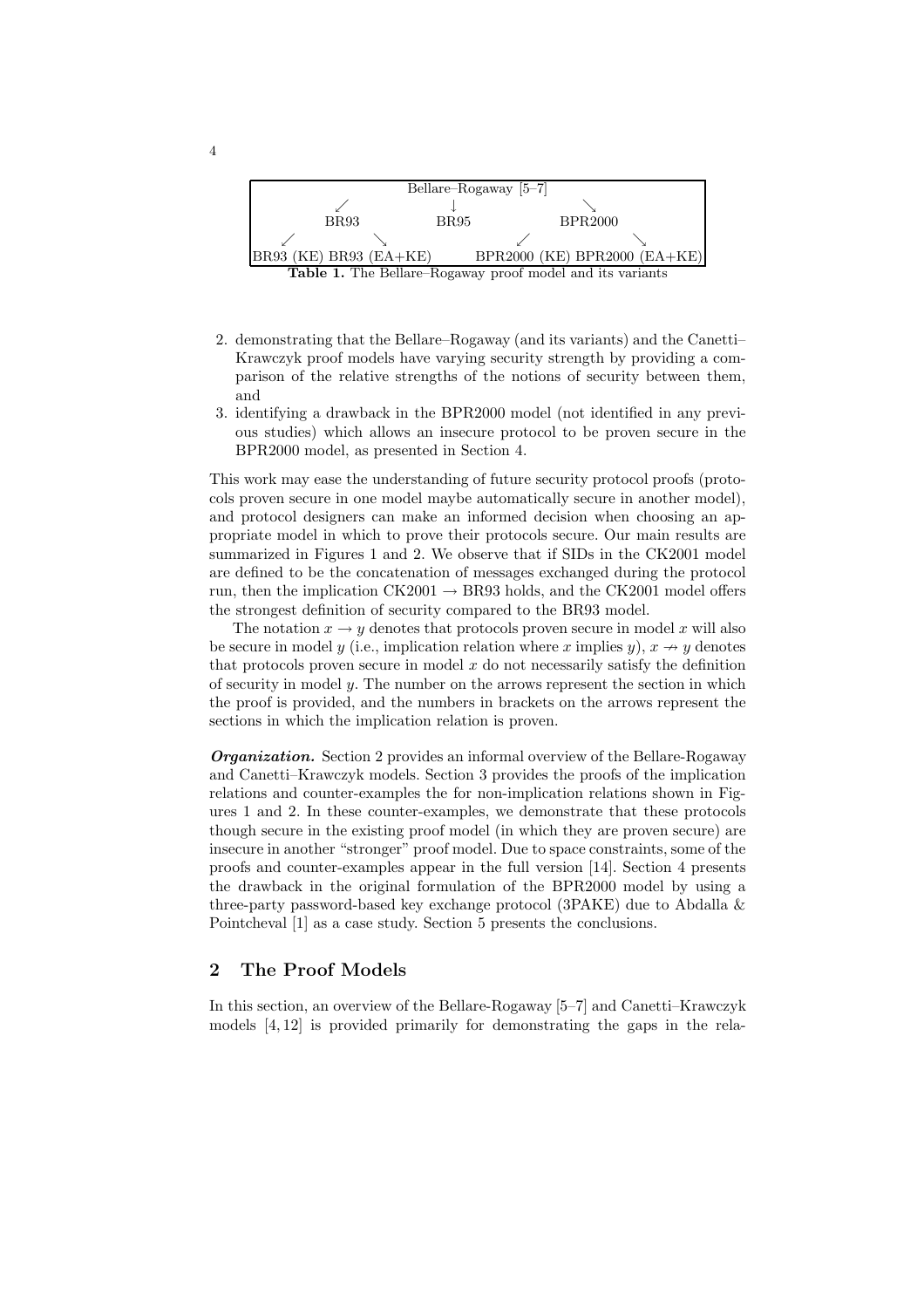BR93 (KE)  $\left| \frac{1}{\left( 14 \right)} \right|$  CK2001  $BPR2000 (KE)$   $BRS5$ 4,3.4 4 4,3.4 3.1.1 [14]  $(14)$ 3.6  $[14]$   $\bigvee$   $\bigvee$  4,3.4  $[14]$ 3.2 3.5<sup>⊥</sup>  $([14])$ 

 $\diamond$  holds if SIDs are constructed in the same manner in both models.

 $\perp$  holds if SIDs are not defined to be the concatenation of messages exchanged during the protocol run.

PSfrag replacements Fig. 1. Notions of security between the Bellare–Rogaway and Canetti–Krawczyk key CK2001<sup>establishment</sup> proof models



∇ holds if SIDs are defined to be the concatenation of messages exchanged during the protocol run.

#### Fig. 2. Additional comparisons

tions and the relative strengths of security between the variants of the Bellare– Rogaway and the Canetti–Krawczyk models.

Adversarial Powers. In the Bellare-Rogaway and Canetti–Krawczyk models, the adversary  $A$  is defined to be a probabilistic machine that is in control of all communications between parties via the predefined oracle queries described below:

- Send: This query computes a response according to the protocol specification and decision on whether to accept or reject yet, and returns them to A.
- Session-Key Reveal $(U_1,U_2,i)$ :  $\,\hbox{Oracle}\, I\!I_{U_1,U_2}^i,$  upon receiving a Session-Key Reveal query, and if it has accepted and holds some session key, will send this session key back to A. This query is known as a Reveal $(U_1, U_2, i)$  query in the Bellare–Rogaway models.
- Session-State Reveal:  $\,\hbox{Oracle}\, H_{U_1,U_2}^i,$  upon receiving a Session-State Reveal $(U_1,U_2,i)$ query and if it has neither accepted nor held some session key, will return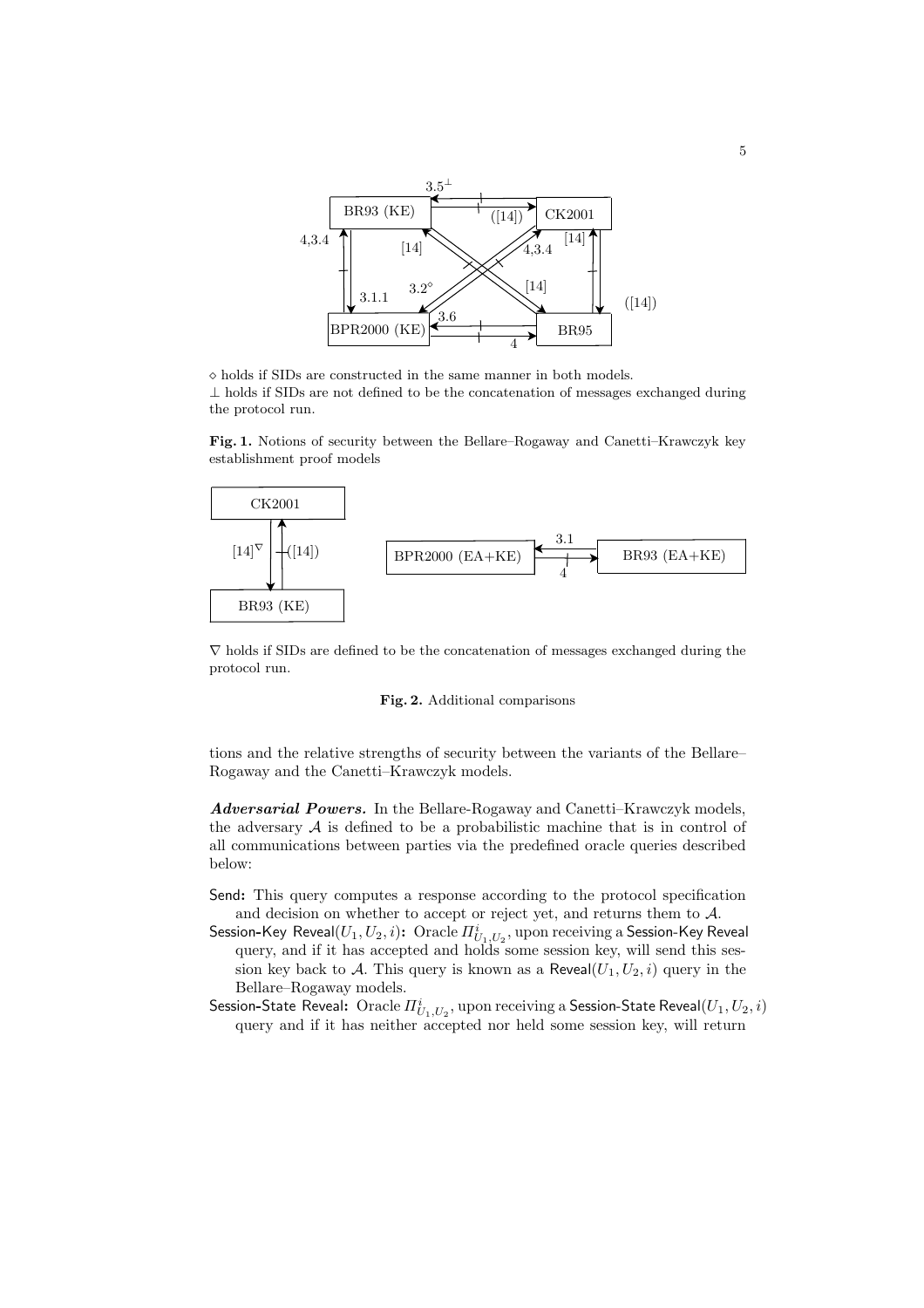all its internal state (including any ephemeral parameters but not long-term secret parameters) to A.

- Corrupt: The Corrupt( $U_1$ ) query allows A to corrupt the principal  $U_1$  at will, and thereby learn the complete internal state of the corrupted principal.
- Test: The Test( $U_1, U_2, i$ ) query is the only oracle query that does not correspond to any of  $\mathcal{A}$ 's abilities. If  $\Pi_{U_1,U_2}^i$  has accepted with some session key and is being asked a  $\textsf{Test}(U_1,U_2,i)$  query, then depending on a randomly chosen bit  $b, \mathcal{A}$  is given either the actual session key or a session key drawn randomly from the session key distribution.

Table 2 provides a comparison of the types of queries allowed for the adversary between the various BR93, BR95, BPR2000, and CK2001 models.

| Oracle Queries       |         |     | BR93 BR95 BPR2000 CK2001 |            |
|----------------------|---------|-----|--------------------------|------------|
| Send                 | Yes     | Yes | Yes                      | Yes        |
| Session-Key Reveal   | Yes     | Yes | Yes                      | <b>Yes</b> |
| Session-State Reveal | $N_{O}$ | No  | No                       | <b>Yes</b> |
| Corrupt              | Yes     | Yes | No                       | <b>Yes</b> |
| <b>Test</b>          | Ye.s    | Yes | Ye.s                     | Ye.s       |

Table 2. Summary of adversarial powers

Definition of Freshness. The notion of freshness of the oracle to whom the Test query is sent remains the same for the Bellare–Rogaway and Canetti– Krawczyk models. Freshness is used to identify the session keys about which A ought not to know anything because  $A$  has not revealed any oracles that have accepted the key and has not corrupted any principals knowing the key. Definition 1 describes freshness, which depends on the respective partnership definitions.

**Definition 1 (Definition of Freshness)** Oracle  $\Pi_{A,B}^i$  is fresh (or holds a fresh session key) at the end of execution, if, and only if, (1)  $\Pi_{A,B}^{i}$  has accepted with or without a partner oracle  $\Pi_{B,A}^j$ , (2) both  $\Pi_{A,B}^i$  and  $\Pi_{B,A}^j$  oracles have not been sent a Reveal query (or Session-State Reveal in the  $CK2001$  model), and (3) A and B have not been sent a Corrupt query.

The basic notion of freshness (i.e., does not incorporate the notion of forward secrecy) in the BPR2000 model requires that no one (including  $A$  and  $B$  in requirement 3 of Definition 1) in the model has been sent a Corrupt query. This effectively restricts  $A$  from asking any Corrupt query in the (BPR2000) model.

Definition of Security. Security in the Bellare–Rogaway and the Canetti– Krawczyk models is defined using the game  $\mathcal{G}$ , played between a malicious adversary A and a collection of  $\Pi^i_{U_x,U_y}$  oracles for players  $U_x, U_y \in \{U_1, \ldots, U_{N_p}\}$ 

6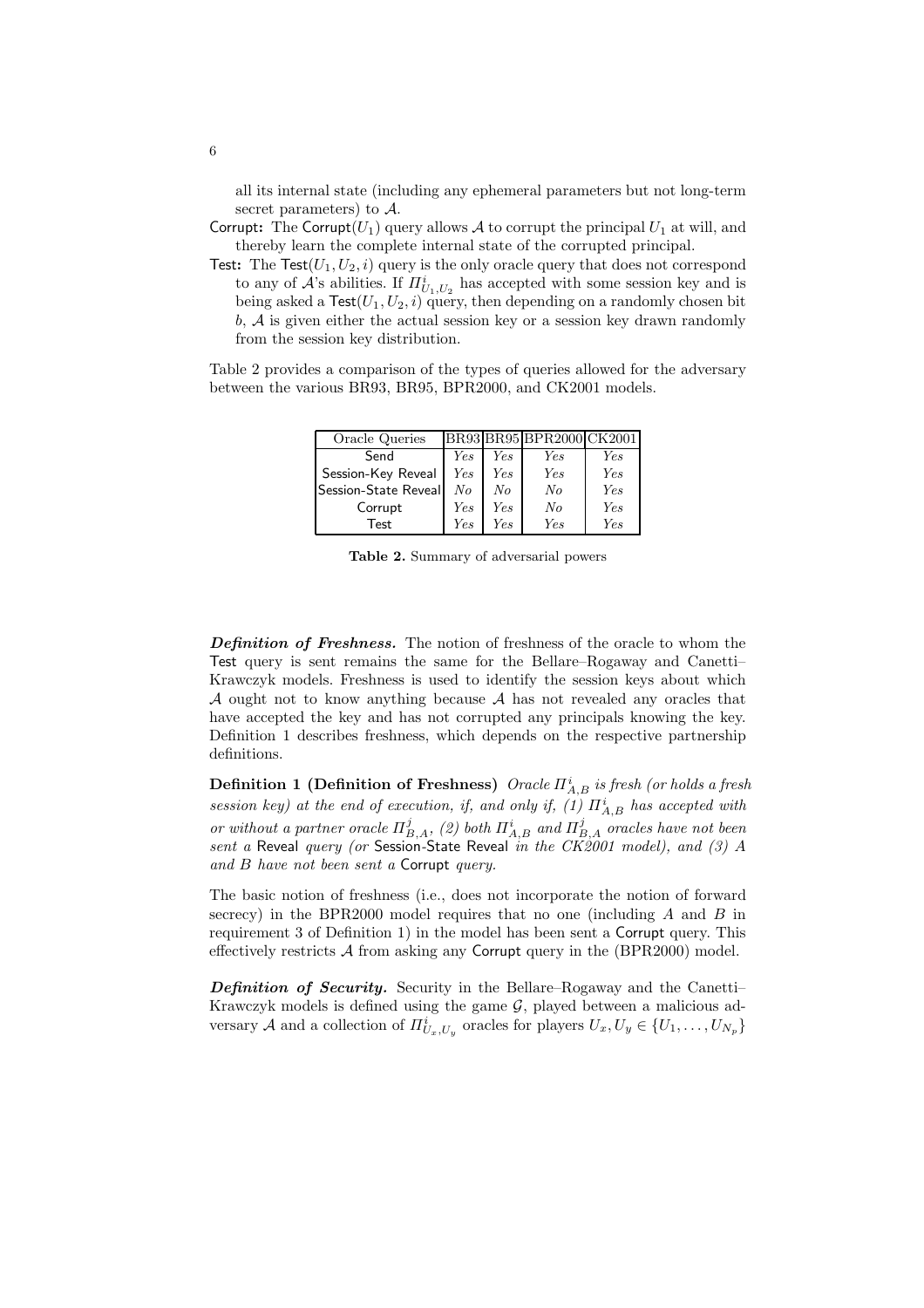and instances  $i \in \{1, \ldots, N_s\}$ . The adversary A runs the game G, whose setting is explained in Table 3.

**Stage 1:** A is able to send any oracle queries at will.

|  | <b>Stage 2:</b> At some point during $\mathcal{G}, \mathcal{A}$ will choose a fresh session on which to be tested |
|--|-------------------------------------------------------------------------------------------------------------------|
|  | and send a Test query to the fresh oracle associated with the test session.                                       |
|  | Depending on the randomly chosen bit $b$ , $\mathcal A$ is given either the actual session                        |
|  | key or a session key drawn randomly from the session key distribution.                                            |
|  | <b>Stage 3:</b> A continues making any oracle queries at will but cannot make Corrupt                             |
|  | and/or Session-Key Reveal and/or Session-State Reveal queries (depending                                          |
|  | on the individual proof model) that trivially expose the test session key.                                        |
|  | <b>Stage 4:</b> Eventually, A terminates the game simulation and outputs a bit $b'$ , which                       |
|  | is its guess of the value of $b$ .                                                                                |
|  | <b>Table 3.</b> Setting of game $\mathcal{G}$                                                                     |

Success of  $A$  in  $G$  is quantified in terms of  $A$ 's advantage in distinguishing whether  $A$  receives the real key or a random value.  $A$  wins if, after asking a Test $(U_1, U_2, i)$  query, where  $\prod_{U_1, U_2}^i$  is fresh and has accepted,  $\mathcal{A}$ 's guess bit b' equals the bit b selected during the Test $(U_1, U_2, i)$  query. Let the advantage function of A be denoted by  $\mathsf{Adv}^{\mathcal{A}}(k)$ , where  $\mathsf{Adv}^{\mathcal{A}}(k) = 2 \times \mathsf{Pr}[b = b'] - 1$ .

### 2.1 The Bellare-Rogaway Models

**2.1.1** The BR93 Model Partnership is defined using the notion of matching conversations, where a conversation is defined to be the sequence of messages sent and received by an oracle. The sequence of messages exchanged (i.e., only the Send oracle queries) are recorded in the transcript, T. At the end of a protocol run, T will contain the record of the Send queries and the responses. Definition 2 describes security for the BR93 model.

Definition 2 (BR93 Security) A protocol is secure in the BR93 model if for all PPT adversaries A, (1) if uncorrupted oracles  $\Pi_{A,B}^{i}$  and  $\Pi_{B,A}^{j}$  complete with matching conversations, then the probability that there exist  $\overline{i}, \overline{j}$  such that  $\Pi_{A,B}^{i}$  accepted and there is no  $\Pi_{B,A}^{j}$  that had engaged in a matching session is negligible, and (2) Adv<sup>A</sup>(k) is negligible. If both requirements are satisfied, then  $\Pi_{A,B}^i$  and  $\Pi_{B,A}^j$  will also have the same session key.

Requirement 1 of Definition 2 implies entity authentication, whereby entity authentication is said to be violated if some fresh oracle terminates with no partner.

2.1.2 The BR95 Model Partnership in the BR95 model is defined using the notion of a partner function, which uses the transcript (the record of all Send oracle queries) to determine the partner of an oracle. However, no explicit definition of partnership was provided in the original paper since there is no single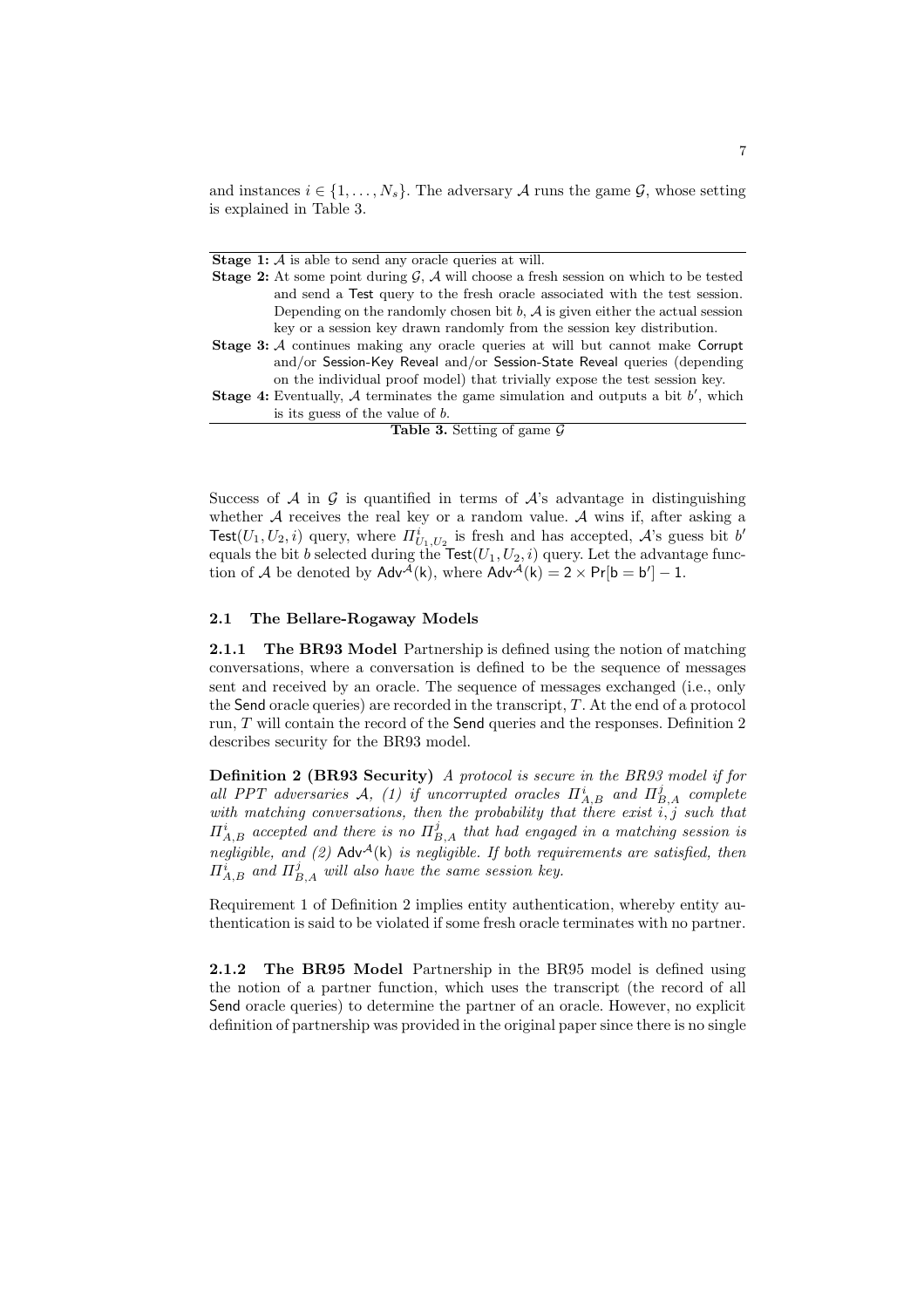partner function fixed for any protocol. Instead, security is defined predicated on the existence of a suitable partner function. Definition 3 describes security for the BR95 model.

Definition 3 (BR95 Security) A protocol is secure in the BR95 model if both the following requirements are satisfied (1) when the protocol is run between two oracles  $\Pi_{A,B}^i$  and  $\Pi_{B,A}^j$  in the absence of a malicious adversary, both  $\Pi_{A,B}^i$  and  $\Pi_{B,A}^j$  accept and hold the same session key, (2) for all PPT adversaries A, Adv<sup>A</sup>(k) is negligible.

2.1.3 The BPR2000 Model Partnership in the BPR2000 model is defined based on the notion of session identifiers (SIDs) where SIDs are suggested to be the concatenation of messages exchanged during the protocol run. In this model, an oracle who has accepted will hold the associated session key, a SID and a partner identifier (PID). Definition 4 describes partnership in the BPR2000 model.

**Definition 4 (BPR2000 Partnership)** Two oracles,  $\Pi_{A,B}^{i}$  and  $\Pi_{B,A}^{j}$ , are partners if, and only if, both oracles have accepted the same session key with the same SID, have agreed on the same set of principals (i.e. the initiator and the responder of the protocol), and no other oracles besides  $\Pi_{A,B}^{i}$  and  $\Pi_{B,A}^{j}$  have accepted with the same SID.

In the BPR2000 model, security is described in Definition 5. The notion of security for entity authentication is said to be violated if some fresh oracle terminates with no partner.

Definition 5 (BPR2000 Security) A protocol is secure in the BPR2000 model under the notion of

- key establishment if for all PPT adversaries  $A$ , Adv $A(k)$  is negligible.
- mutual authentication if for all PPT adversaries A, the advantage that A has in violating entity authentication is negligible.

#### 2.2 The Canetti-Krawczyk Model

In the CK2001 model, there are two adversarial models, namely the unathenticatedlinks adversarial / real world model (UM) and the authenticated-links adversarial / ideal world model (AM). Let  $\mathcal{A}_{\text{UM}}$  denote the (active) adversary in the UM, and  $A_{AM}$  denote the (passive) adversary in the AM. The difference between  $A_{AM}$ and  $\mathcal{A}_{\text{UM}}$  lies in their powers, namely  $\mathcal{A}_{\text{AM}}$  is restricted to only delay, delete, and relay messages but not to fabricate any messages or send a message more than once. Prior to explaining how a provably secure protocol in the AM is translated to a provably secure protocol in the UM with the use of an authenticator, we require definitions of an emulator and an authenticator, as given in Definitions 6 and 7.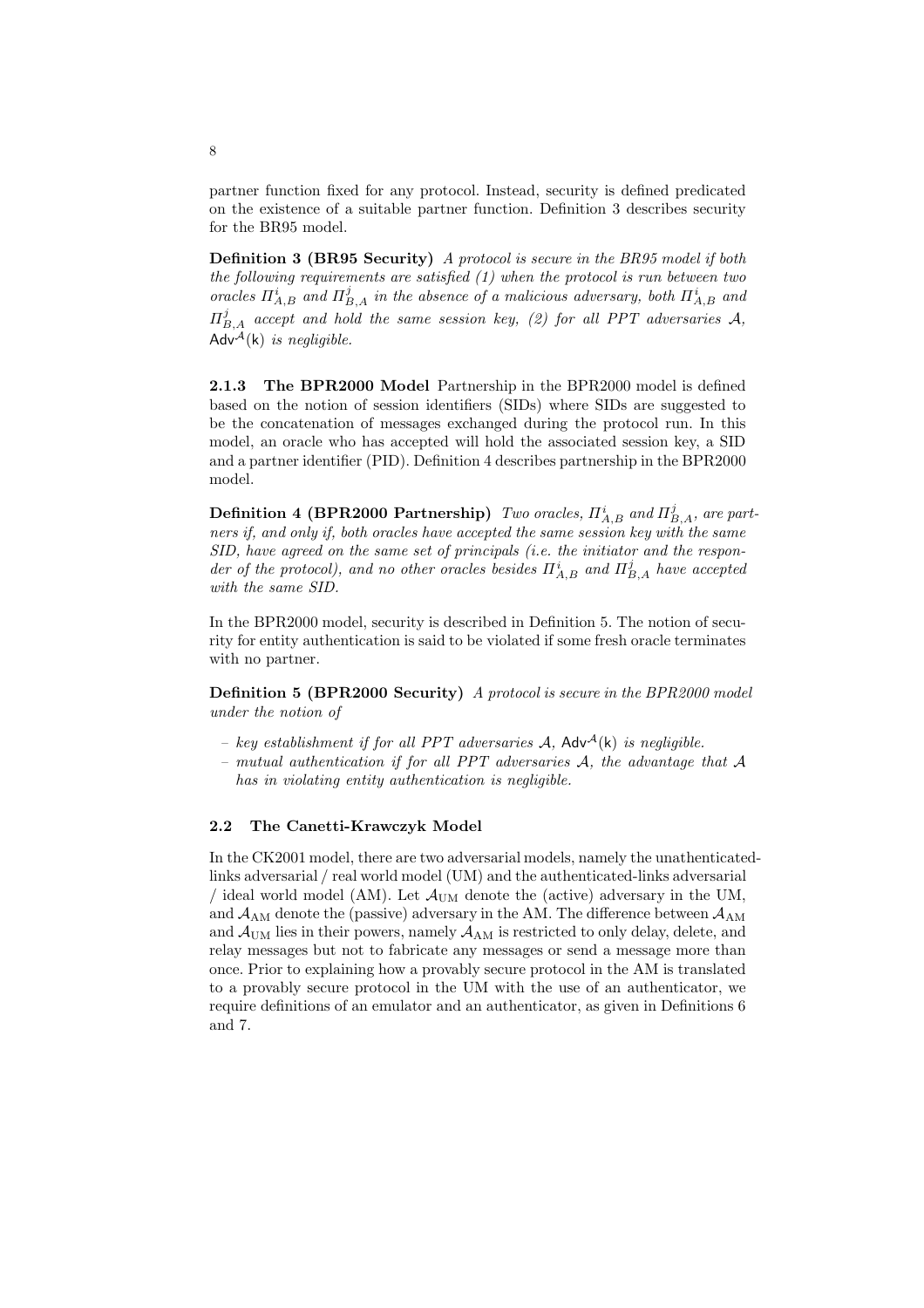Definition 6 (Definition of an Emulator [4]) Let  $\pi$  and  $\pi'$  be two protocols for n parties where  $\pi$  is a protocol in the AM and  $\pi'$  is a protocol in the UM.  $\pi'$  is said to emulate  $\pi$  if for any UM-adversary  $A_{UM}$  there exists an AM-adversary  $A_{AM}$ , such that for all inputs, no polyomial time adversary can distinguish the cumulative outputs of all parties and the adversary between the AM and the UM with more than negligible probability.

Definition 7 (Definition of an Authenticator [12]) An authenticator is defined to be a mapping transforming a protocol  $\pi_{AM}$  in the AM to a protocol  $\pi_{UM}$ in the UM such that  $\pi_{\text{UM}}$  emulates  $\pi_{\text{AM}}$ .

In other words, the security proof of the UM protocol in the CK2001 depends on the security proofs of the MT-authenticator used and that of the AM protocol. If any of these proofs break down, then the proof of the UM protocol is invalid.

Definitions 8 and 9 describe partnership and security for the CK2001 model.

Definition 8 (Matching Sessions) Two sessions are said to be matching if they have the same session identifiers (SIDs) and corresponding partner identifiers (PIDs).

Definition 9 (CK2001 Security) A protocol is secure in the CK2001 model if for all PPT adversaries A, (1) if two uncorrupted oracles  $\Pi_{A,B}^{i}$  and  $\Pi_{B,A}^{j}$  complete matching sessions, then both  $\Pi_{A,B}^{i}$  and  $\Pi_{B,A}^{j}$  must hold the same session key, and (2)  $\mathsf{Adv}^{\mathcal{A}}(\mathsf{k})$  is negligible.

### 3 Relating The Notions of Security

In our proofs for each of the implication relations shown in Figure 1, we construct a primary adversary,  $P\mathcal{A}$ , against the key establishment protocol in  $P\mathcal{A}$ 's model using a secondary adversary  $\mathcal{S}A$  against the same key establishment protocol in  $S\mathcal{A}$ 's model. P $\mathcal{A}$  simulates the view of  $S\mathcal{A}$  by asking all queries of  $S\mathcal{A}$  to the respective Send, Session-Key Reveal, Session-State Reveal, Corrupt, and Test oracles (to which  $\mathcal{P}A$  has access), and forwards the answers received from the oracles to SA. The specification of the simulation is given in Figure 3.

Note that Shoup [18, Remark 26] pointed out that an adversary  $A$  in the Bellare– Rogaway model wins the game if  $A$  is able to make two partner oracles accept different session keys without making any Reveal and Test queries. His findings are applicable to only the BR93 and CK2001 models where the definitions of security requires two partner oracles to accept with the same session key, as described in Definitions 2 and 9 respectively. However, this is not the case for the BR95 and BPR2000 models.

The notation in this section is as follows:  $\{\cdot\}_{K_{U_1U_2}}$  denotes the encryption of some message under the encryption key  $K_{U_1U_2}^{enc}$ , the notation  $[\cdot]_{K_{U_1U_2}^{MAC}}$  denotes the computation of MAC digest of some message under the MAC key  $K_{U_1U_2}^{MAC}$ , and  $Sig_{dv}(\cdot)$  denotes the signature of some message under the signature key  $d_U$ ,  $H$  denote some secure hash function,  $\parallel$  denote concatentation of messages, and pwd denote some secret password shared between two users.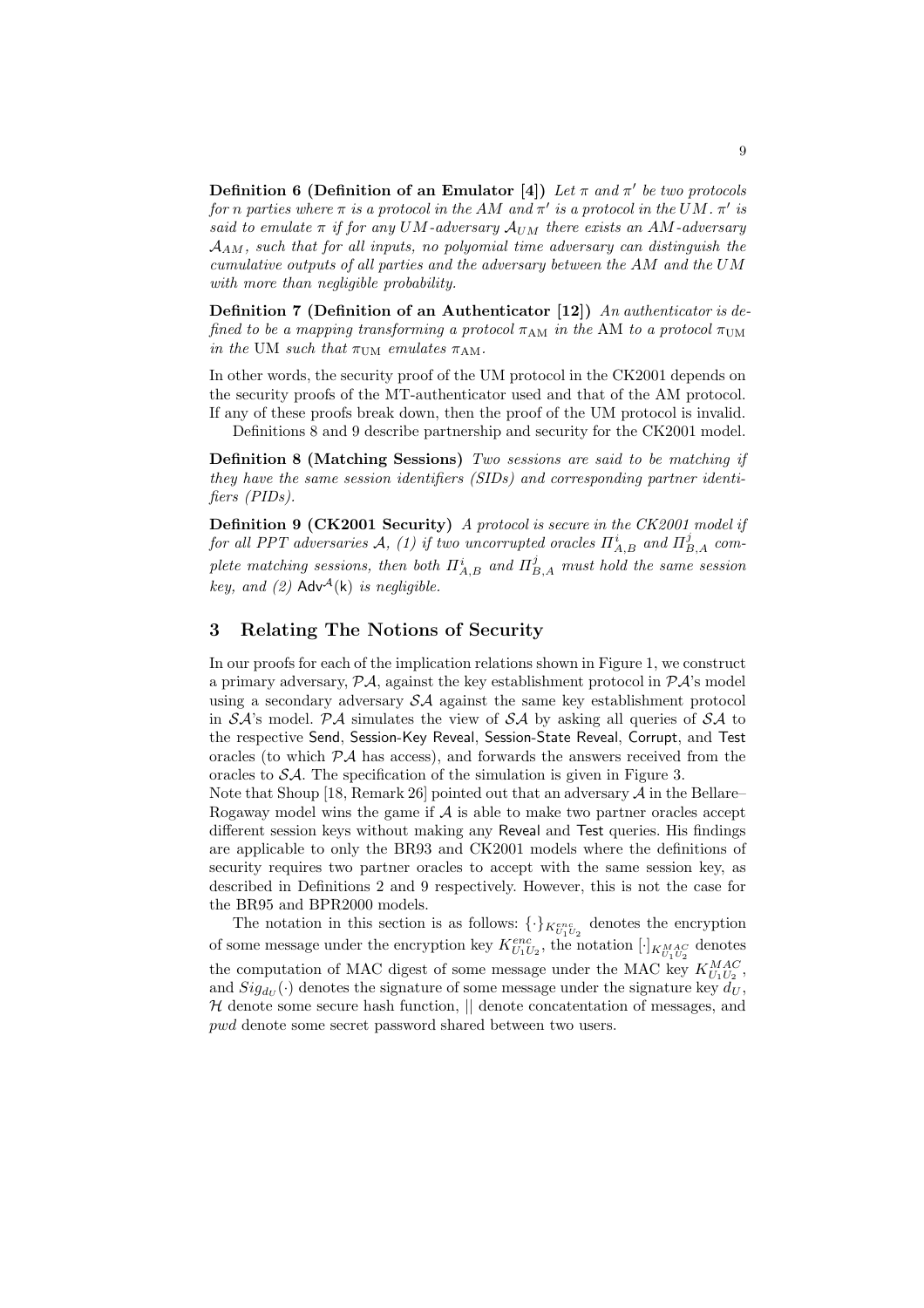| Queries  | Actions                                                                                                                                                                                                                                                                                                                                                                                                                                                                                                                                                                                                                                                                                                                          |
|----------|----------------------------------------------------------------------------------------------------------------------------------------------------------------------------------------------------------------------------------------------------------------------------------------------------------------------------------------------------------------------------------------------------------------------------------------------------------------------------------------------------------------------------------------------------------------------------------------------------------------------------------------------------------------------------------------------------------------------------------|
| Send     | $P\mathcal{A}$ is able to answer this query pertaining to any instance of a server or player                                                                                                                                                                                                                                                                                                                                                                                                                                                                                                                                                                                                                                     |
|          | by asking its Send oracle.                                                                                                                                                                                                                                                                                                                                                                                                                                                                                                                                                                                                                                                                                                       |
| Session- | $\mathcal{P} \mathcal{A}$ is restricted from asking a Session-Key Reveal query to the target test oracle                                                                                                                                                                                                                                                                                                                                                                                                                                                                                                                                                                                                                         |
| Key      | or its partner in its own game. Similarly, $\mathcal{SA}$ faces the same restriction <sup><math>R</math></sup> . Hence,                                                                                                                                                                                                                                                                                                                                                                                                                                                                                                                                                                                                          |
| Reveal   | $P\mathcal{A}$ is able to answer this query by asking its Reveal oracle and is able to simulate                                                                                                                                                                                                                                                                                                                                                                                                                                                                                                                                                                                                                                  |
|          | the Session-Key Reveal query perfectly.                                                                                                                                                                                                                                                                                                                                                                                                                                                                                                                                                                                                                                                                                          |
| Corrupt  | $\mathcal{S}\mathcal{A}$ is disallowed from asking a Corrupt query to the principal of the target test<br>session or whom the target test session thinks it is communicating with in its<br>own game. Similarly, the $\mathcal{P} \mathcal{A}$ faces the same restriction. Hence, $\mathcal{P} \mathcal{A}$ is able to                                                                                                                                                                                                                                                                                                                                                                                                           |
|          | answer this query by asking its Corrupt oracle and simulates the Corrupt query<br>perfectly.                                                                                                                                                                                                                                                                                                                                                                                                                                                                                                                                                                                                                                     |
| Test     | If the following conditions are satisfied (under the assumption that both $\overline{P}{\cal A}$<br>and $\mathcal{S}A$ choose the same Test session), then $\mathcal{P}A$ queries its Test oracle. The<br>Test oracle randomly chooses a bit, $b_{Test}$ , and depending on $b_{00}$ , the Test oracle<br>either returns the actual session key or a random key. $P\mathcal{A}$ then answers $\mathcal{SA}$<br>with the answer received from its Test oracle. Let $b_{SA}$ be the final output of $SA$<br>and $\mathcal{P}A$ will output $b_{SA}$ as its own answer. $\mathcal{P}A$ succeeds and wins the game if<br>$S\mathcal{A}$ does.                                                                                        |
|          | - The Test sessions in both $\mathcal{P}A$ 's and $\mathcal{S}A$ 's simulations have accepted, and<br>must be fresh.<br>• Since $\mathcal{P}A$ is able to answer all Send, Session-Key Reveal, and Corrupt<br>queries asked by $\mathcal{SA}$ as shown above, if the Test session in $\mathcal{SA}$ 's simu-<br>lation has accepted, so does the same Test session in $\mathcal{P} \mathcal{A}$ 's simulation.<br>• Since $\mathcal{P} A$ faces the same restriction as $\mathcal{S} A$ of not able to reveal or<br>corrupt an oracle or principal associated with the Test session, if the<br>Test session in $\mathcal{SA}$ 's simulation is fresh, so is the same Test session in<br>$\mathcal{P} \mathcal{A}$ 's simulation. |

R: subject to the following requirements:

- 1. non-partners in the simulation of  $\mathcal{S}A$  are also non-partners in the simulation of  $P\mathcal{A}$  so that whatever we can reveal in the simulation of  $\mathcal{SA}$ , we can also reveal in the simulation of PA. Alternatively, we require that partners in the simulation of  $P\mathcal{A}$  are also partners in the simulation of  $\mathcal{S}\mathcal{A}$  so that whatever we cannot reveal in the simulation of  $P\mathcal{A}$ , we also cannot reveal in the simulation of  $\mathcal{SA}$ .
- 2. a fresh oracle in the simulation of  $S\mathcal{A}$  is also a fresh oracle the simulation of  $\mathcal{P}\mathcal{A}$ so that whatever we cannot reveal in the simulation of  $\mathcal{SA}$ , we also cannot reveal in the simulation of  $\mathcal{P}\mathcal{A}$ .

Fig. 3. Specification of simulation between the primary adversary and the secondary adversary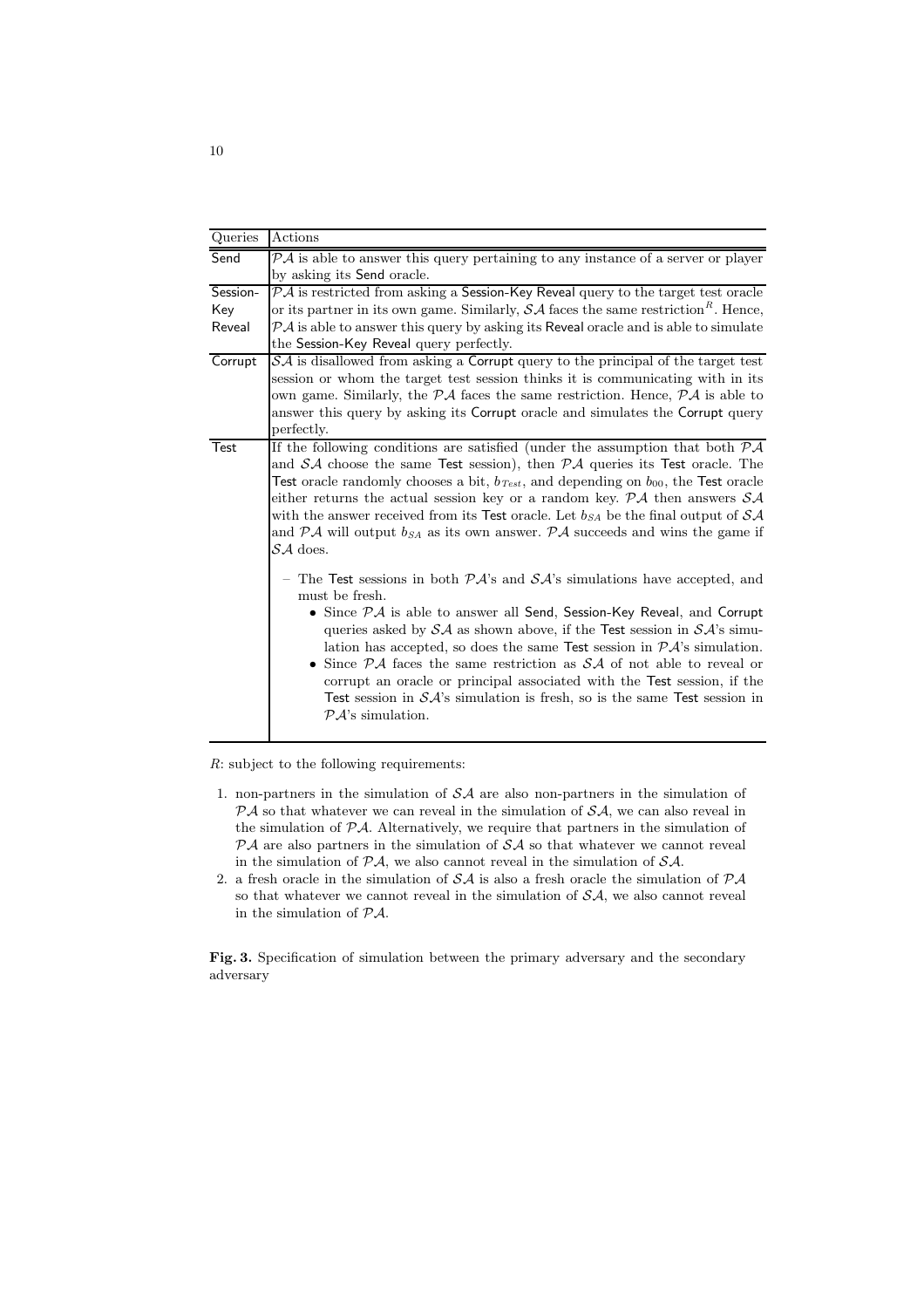#### 3.1 Proving Implication Relation: BR93 ( $EA+KE$ )  $\rightarrow$  BPR2000  $(EA+KE)$

Recall that the Corrupt query is not allowed in the BPR2000 model but is allowed in the BR93 model as shown in Table 2. Intuitively, the model with a greater adversarial power, especially one that allows the adversary access to the entire internal state of a player (i.e., via the Corrupt query), has a tighter definition of security than the model with a weaker adversarial power.

3.1.1 Proof for the key establishment goal: Let the advantage of some PPT adversary,  $A_{00}$ , in the BPR2000 (EA+KE) model be Adv<sup> $A_{00}$ </sup>, and the advantage of some PPT adversary,  $\mathcal{A}_{93}$ , in the BR93 (EA+KE) model be Adv<sup> $\mathcal{A}_{93}$ </sup>.

**Lemma 1** For any key establishment protocol, for any  $A_{00}$ , there exists an  $A_{93}$ , such that  $\mathsf{Adv}^{\mathcal{A}_{00}} = \mathsf{Adv}^{\mathcal{A}_{93}}$ .

*Proof (Lemma 1).* An adversary  $A_{93}$  against the key establishment protocol in the BR93 (EA+KE) model is constructed using an adversary  $A_{00}$  against the same key establishment protocol in the BPR2000 (EA+KE) model, as shown in Figure 3. In other words, let  $\mathcal{A}_{93}$  be the primary adversary and  $\mathcal{A}_{00}$  be the secondary adversary where  $\mathcal{A}_{93}$  simulates the view of  $\mathcal{A}_{00}$ .  $\mathcal{A}_{93}$  asks all queries by  $\mathcal{A}_{00}$  to the respective Send oracles, Session-Key Reveal oracles, and Test oracle (to which  $A_{93}$  has access), and forwards the answers received from the oracles to  $A_{00}$ . Eventually,  $A_{00}$  outputs a guess bit  $b_{00}$  and  $A_{93}$  will output  $b_{00}$  as its own answer.  $A_{93}$  succeeds and wins the game if  $A_{00}$  does.

In order to demonstrate that the primary adversary,  $A_{93}$ , is able to answer the queries asked by the secondary adversary,  $A_{00}$ , we need to satisfy requirements 1 and 2 described in Figure 3. Using the example protocol execution shown in Figure 4,  $B$  is said to have a matching conversation with  $A$  if, and only if, message  $m'_A$  received is the same message  $m_A$  (i.e.,  $m'_A = m_A$ ) sent by A, and  $\overrightarrow{A}$  is said to have matching conversation (in the BR93 model) with  $\overrightarrow{B}$  if, and only if, message  $m'_B$  received is the same message  $m_B$  (i.e.,  $m'_B = m_B$ ) sent by B. In the context of Figure 4,  $sid_A = m_A || m'_B$  and  $sid_B = m'_A || m_A$  (in the BPR2000 model), and  $sid_A = sid_B$  if message  $m'_A$  received by  $B$  is the same message  $m_A$  (i.e.,  $m'_A = m_A$ ) sent by A, and message  $m'_B$  received by A is the same message  $m_B$  (i.e.,  $m'_B = m_B$ ) sent by B. Hence, if both A and B have matching conversations, then  $sid_A = m_A || m'_B = m'_A || m_A = sid_B$ . If A and B are BR93-secure protocols, then  $A$  and  $B$  will also accept with the same session key.

Recall that the BPR2000 definition of partnership requires two oracles to accept with the same SID, corresponding PID, and the same key, in order to be considered partners. Now, if A and B do not have matching conversations, then A and  $B$  are not BR93 partners. This also implies that  $A$  and  $B$  are not BPR2000 partners since  $sid_A \neq sid_B$ . Since non-partners in the simulation of the secondary adversary,  $A_{00}$ , are also non-partners in the simulation of the primary adversary,  $\mathcal{A}_{93}$ , requirement 1 (described in Figure 3) is satisfied.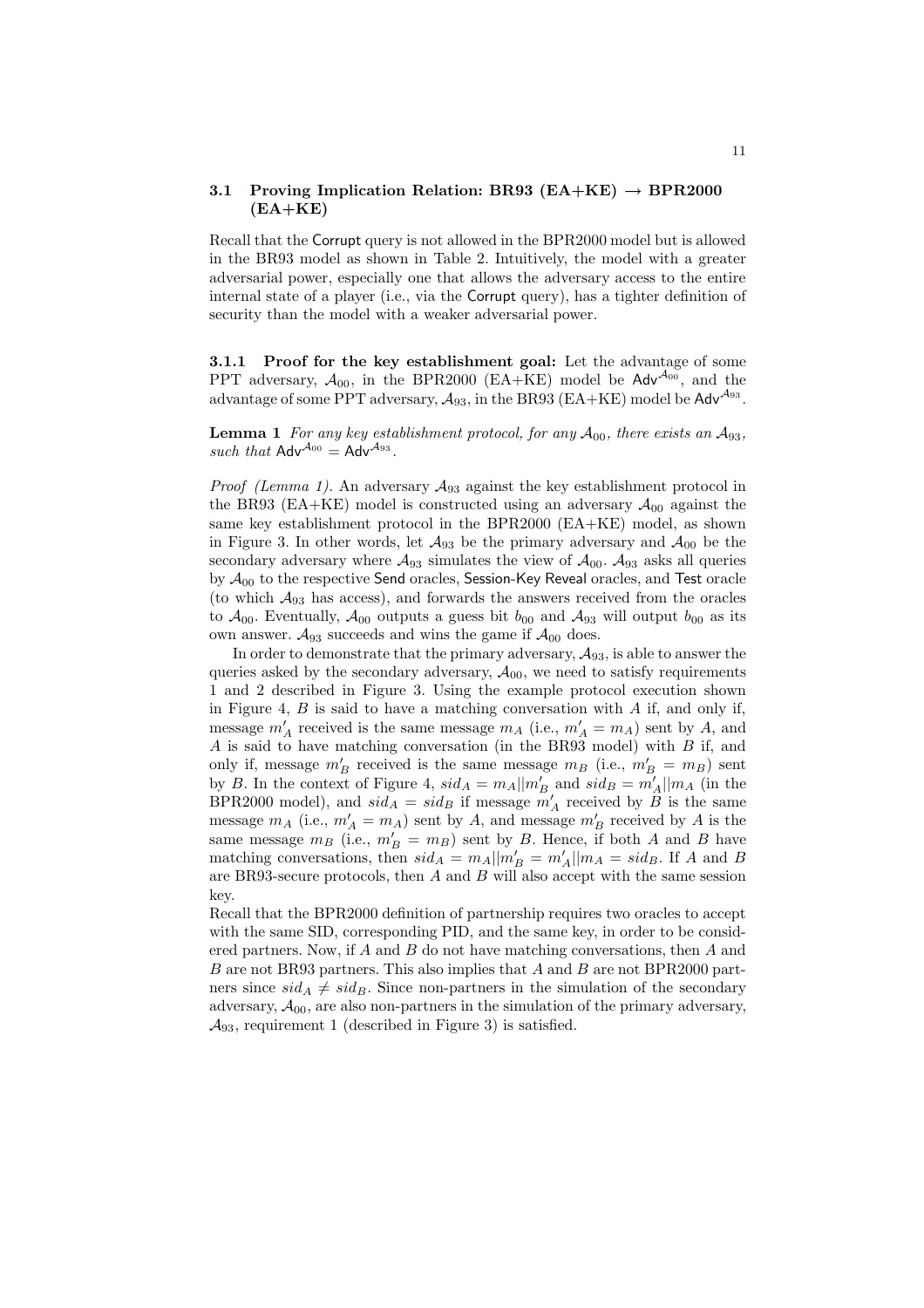|  | Choose some message $m_A \xrightarrow{m} \cdots \xrightarrow{m'_A}$ Receive some message $m'_A$                           |
|--|---------------------------------------------------------------------------------------------------------------------------|
|  | Receive some message $m'_B \leftarrow \frac{m'_B}{\cdots} \cdots \leftarrow \frac{m_B}{\cdots}$ Choose some message $m_B$ |

Fig. 4. An example protocol execution

An oracle is considered fresh in the BPR2000 model if it (or its associated partner, if such a partner exists) has not been asked a Reveal query and an oracle is considered fresh in the BR93 model if it (or its associated partner, if such a partner exists) has not been asked either a Reveal or a Corrupt query. Hence, it follows easily that a fresh oracle in the BPR2000 model is also fresh in the BR93 model. Hence, both requirements 1 and 2 (described in Figure 3) are satisfied.

To analyse  $\text{Adv}^{\mathcal{A}_{93}}$ , we first consider the case in which the Test oracle associated with  $A_{93}$  returns a random key. The probability of  $A_{00}$  guessing the correct  $b_{00}$  bit is  $\frac{1}{2}$  since it cannot gain any information about the hidden  $b_{93}$ bit. We then consider the case where the Test oracle associated with  $\mathcal{A}_{93}$  returns the actual session key. In this case, the proof simulation (of  $\mathcal{A}_{00}$ ) is perfect and  $\mathcal{A}_{93}$  runs  $\mathcal{A}_{00}$  exactly in the game defining the security of  $\mathcal{A}_{00}$ . Therefore, if  $\mathcal{A}_{00}$ has a non-negligible advantage, so does  $A_{93}$  (i.e.,  $A dv^{A_{93}} = A dv^{A_{00}}$ ). This is in violation of our assumption and Lemma 1 follows.

 $\Box$ 

3.1.2 Proof for the entity authentication goal: By inspection of Definitions 2 and 5, the definitions for entity authentication in both the BR93 and BPR2000 models are equivalent, whereby entity authentication is said to be violated if some fresh oracle terminates with no partner. Following from our earlier proofs in Section 3.1.1, we define  $\mathcal{A}_{93}$  to simulate the view of  $\mathcal{A}_{00}$ . In other words,  $A_{93}$  does anything that  $A_{00}$  does. Since non-partners in the simulation of  $\mathcal{A}_{00}$  are also non-partners in the simulation of  $\mathcal{A}_{93}$ , therefore if  $\mathcal{A}_{00}$  has a non-negligible probability in violating mutual authentication, so does  $\mathcal{A}_{93}$ . This is in violation of our assumption and the proof for entity authentication follows.

#### 3.2 Proving Implication Relation:  $CK2001 \rightarrow BPR2000$  (KE)

Recall that one of the key differences between the BPR2000 and the CK2001 models is that the Canetti–Krawczyk adversary is allowed to ask the additional Session-State Reveal and Corrupt queries, as shown in Table 2. Intuitively, the model with a greater adversarial power has a tighter definition of security than the model with a weaker adversarial power. To support our observation, let the advantage of some PPT adversary in the BPR2000 (KE) model be  $\mathsf{Adv}^{\mathcal{A}_{00KE}}$ . and the advantage of some PPT adversary in the CK2001 model be  $Adv^{A_{01}}$ .

**Lemma 2** For any key establishment protocol and for any  $A_{00KE}$ , there exists an  $A_{01}$ , such that  $\mathsf{Adv}^{\mathcal{A}_{00KE}} = \mathsf{Adv}^{\mathcal{A}_{01}}$ .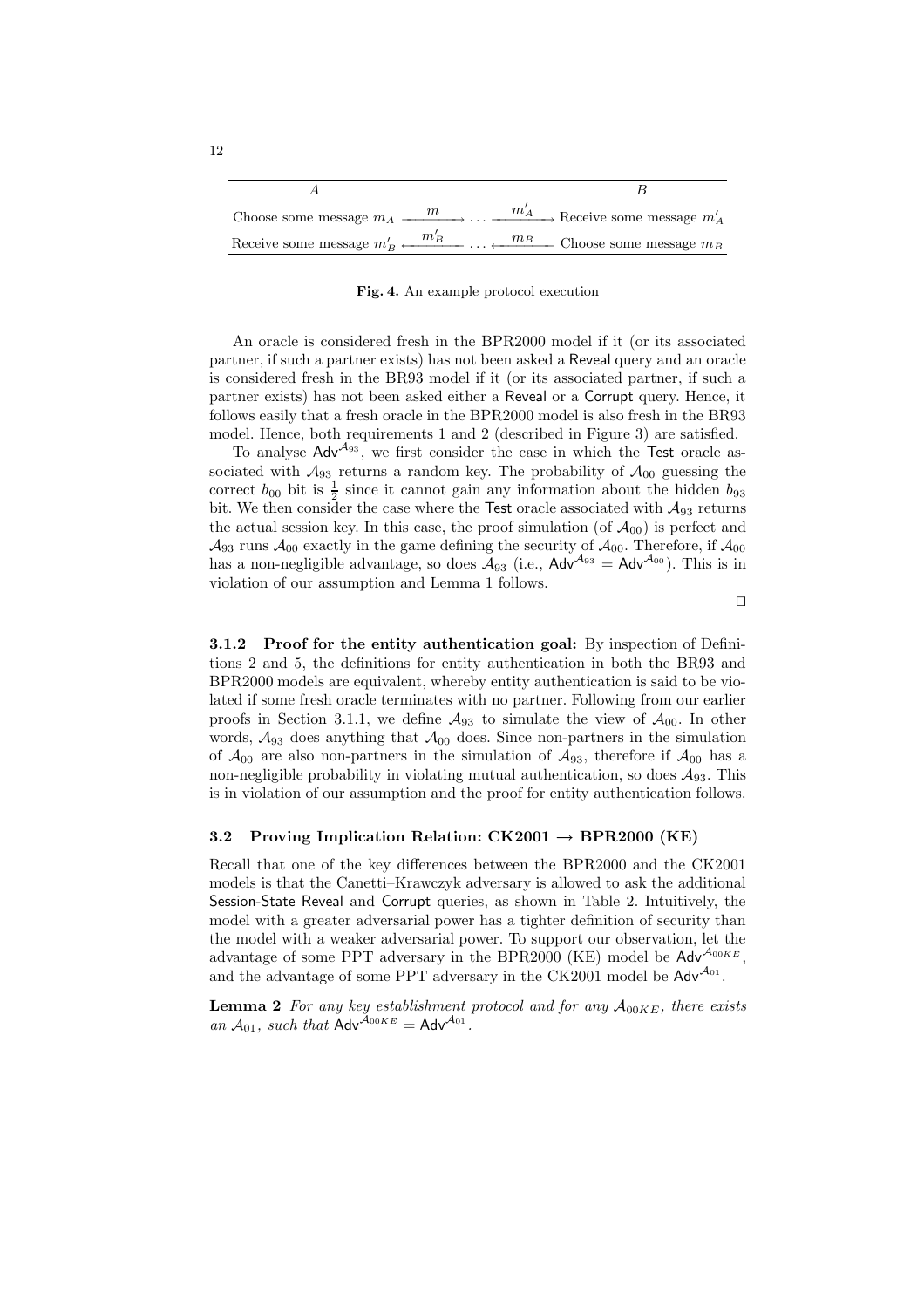*Proof.* An adversary  $A_{01}$  against the security of a key establishment protocol in the CK2001 (UM) model is constructed using an adversary  $\mathcal{A}_{01}$  against the security of the same key establishment protocol in the BPR2000 (EA+KE) model. The primary adversary,  $\mathcal{A}_{01}$ , runs the secondary adversary,  $\mathcal{A}_{00KE}$ , and has access to its Send oracles, Session-State Reveal oracles, Session-Key Reveal oracles, Corrupt oracles, and Test oracle.

Recall that we assume in Figure 1 that this relation holds if, and only if, SIDs for both the BPR2000 (KE) and CK2001 model are constructed in the same manner. If A and B are BPR2000 partners, then  $sid_A = sid_B$  and A and B will also be partners in the CK2001 model, since  $sid_A = sid_B$  implies that both  $A$  and  $B$  will have matching sessions. Hence, we can say that all  $CK2001$ partners are also BPR2000 partners (under the assumption that SIDs for both the BPR2000 (KE) and CK2001 model are constructed in the same manner) and all partners of CK2001-secure protocols are also BPR2000 partners (recall that in CK2001 security, two partners within a secure protocol must accept the same session key). This implies requirement 1.

An oracle is considered fresh in the BPR2000 model if it (or its associated partner, if such a partner exists) has not been asked a Reveal query and an oracle is considered fresh in the CK2001 model if it (or its associated partner, if such a partner exists) has not been asked either a Reveal or a Corrupt query. Hence, it follows easily that a fresh oracle in the BPR2000 model is also fresh in the CK2001 model. Hence, both requirements 1 and 2 (described in Figure 3) are satisfied.

To analyse  $\mathsf{Adv}^{\mathcal{A}_{01}}$ , we first consider the case in which the Test oracle associated with  $\mathcal{A}_{01}$  returns a random key. The probability of  $\mathcal{A}_{00KE}$  guessing the correct  $b_{01}$  bit is  $\frac{1}{2}$  since it cannot gain any information about the hidden  $b_{01}$  bit. We then consider the case where the Test oracle associated with  $\mathcal{A}_{01}$  returns the actual session key. In this case, the proof simulation (of  $\mathcal{A}_{00KE}$ ) is perfect and  $\mathcal{A}_{01}$  runs  $\mathcal{A}_{00KE}$  exactly in the game defining the security of  $\mathcal{A}_{00KE}$ . Therefore, if  $A_{00KE}$  has a non-negligible advantage, so does  $A_{01}$  (i.e.,  $\mathsf{Adv}^{A_{00KE}} = \mathsf{Adv}^{A_{01}}$ is also non negligible). In other words, if such an adversary,  $A_{00KE}$ , exists, so does  $\mathcal{A}_{01}$ . This is in violation of our assumption and Lemma 2 follows.

 $\Box$ 

#### 3.3 Proving Implication Relation:  $CK2001 \rightarrow BR93$  (KE)

This proof follows on from Section 3.2. Let the advantage of some PPT adversary in the BR93 (KE) model,  $A_{93KE}$ , be Adv<sup> $A_{93KE}$ </sup>.

**Lemma 3** For any key establishment protocol and for any  $A_{93KE}$ , there exists an  $A_{01}$ , such that  $\mathsf{Adv}^{\mathcal{A}_{93KE}} = \mathsf{Adv}^{\mathcal{A}_{01}}$ .

*Proof.* We construct an adversary  $A_{01}$  against the security of a key establishment protocol in the CK2001 model using an adversary  $A_{93KE}$  against the security of the same key establishment protocol in the BR93 model. Since we assume that SIDs in the CK2001 model are defined to be the concatenation of messages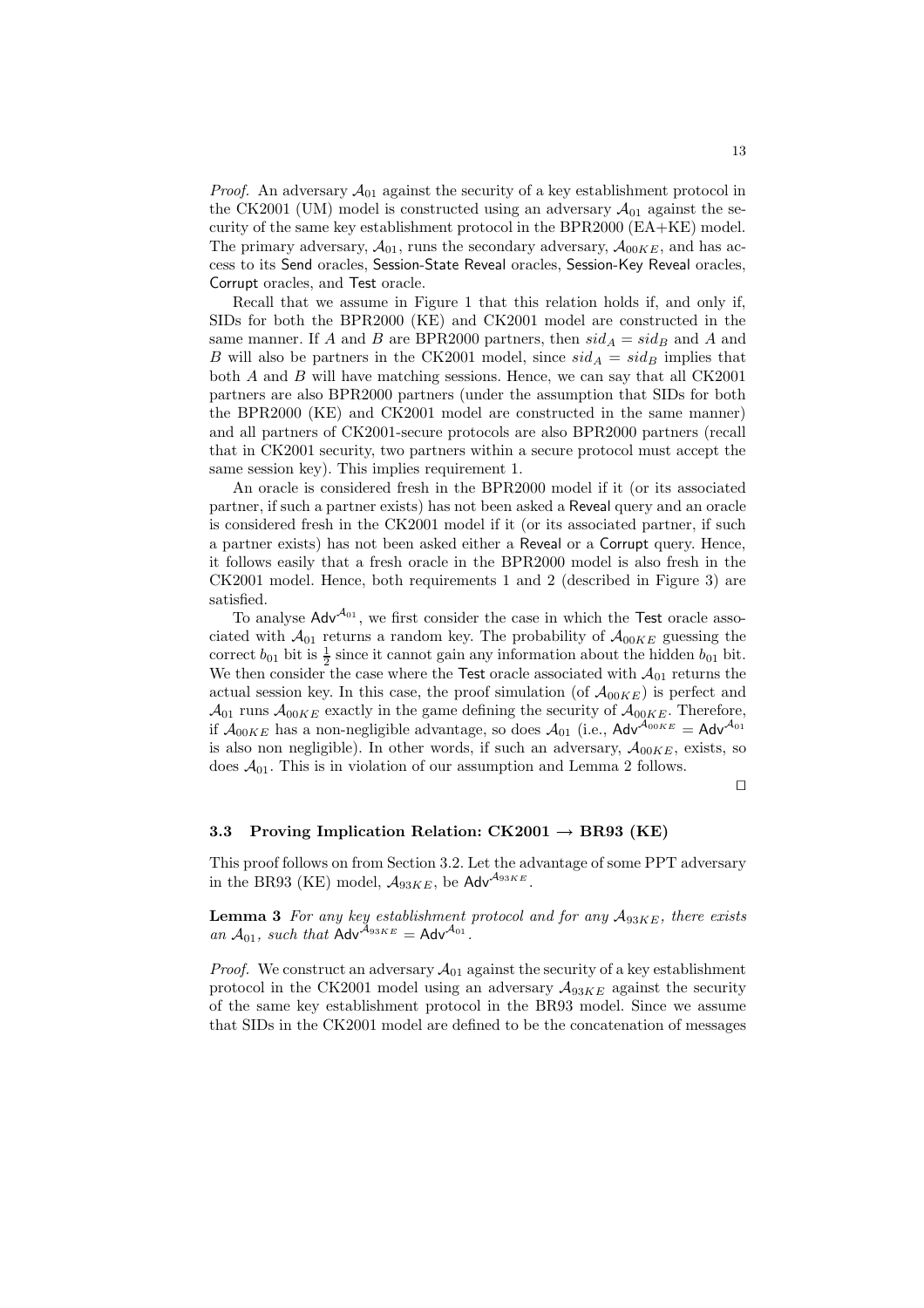exchanged during the protocol run (similar to how SIDs are defined in the proof that appears in Section 3.1), the discussion on the notion of partnership between the BPR2000 and BR93 models apply in the discussion on the notion of partnership between the CK2001 and BR93 models. Hence, we can say that all BR93 partners are also CK2001 partners and all CK2001 partners are also BR93 partners (under the assumption that SIDs in the CK2001 model are defined to be the concatenation of messages sent and received during the protocol execution). Therefore,  $\mathcal{A}_{01}$  is able to simulate the view of  $\mathcal{A}_{93KE}$ . Note that since  $\mathcal{A}_{93KE}$  is not allowed to ask any Session-State Reveal in the BR93 model,  $A_{93KE}$  will not be asking any such queries in the simulation.

To analyse  $\mathsf{Adv}^{\mathcal{A}_{01}}$ , we first consider the case in which the Test oracle associated with  $A_{01}$  returns a random key. The probability of  $A_{93KE}$  guessing the correct  $b_{01}$  bit is  $\frac{1}{2}$  since it cannot gain any information about the hidden  $b_{01}$ bit. We then consider the case where the Test oracle associated with  $A_{01}$  returns the actual session key. In this case, the proof simulation (of  $A_{93}$ ) is perfect and  $\mathcal{A}_{01}$  runs  $\mathcal{A}_{93KE}$  exactly in the game defining the security of  $\mathcal{A}_{93KE}$ . Therefore, if  $A_{93KE}$  has a non-negligible advantage, so does  $A_{01}$  (i.e.,  $Adv^{A_{01}} = Adv^{A_{93KE}}$ is also negligible), in violation of our assumption. Lemma 3 follows.  $\square$ 

### 3.4 Proving Non-Implication Relation: BR93 (KE) / CK2001  $\leftarrow$ BPR2000 (KE)

As a counter-example, we revisit and use the improved (Bellare–Rogaway) threeparty key distribution (3PKD) protocol due to Choo et al. [15] which has a proof of security in the BPR2000 (KE) model. We then demonstrate that this protocol fails to satisfy the functional requirement. Consequently, the protocol is insecure in the BR93 (KE) and CK2001 models. Figure 5 desribes the CBHM-3PKD protocol, which was proven secure in the BPR2000 model. In the protocol, there are three entities, namely: a trusted server  $S$  and two principals  $A$  and  $B$  who wish to establish communication.

| $1. \quad A \longrightarrow B : R_A$                                                                                     |
|--------------------------------------------------------------------------------------------------------------------------|
| 2. $B \longrightarrow S : R_A, R_B$                                                                                      |
| 3a. $S \longrightarrow A: \{SK_{AB}\}_{K_{AS}^{enc}}, [A, B, R_A, R_B, \{SK_{AB}\}_{K_{AS}^{enc}}]_{KM_{AS}^{MAC}}, R_B$ |
| 3b. $S \longrightarrow B: \{SK_{AB}\}_{K_{BS}^{enc}}, [A, B, R_A, R_B, \{SK_{AB}\}_{K_{BS}^{enc}}]_{K_{BS}^{MAC}}$       |

Fig. 5. Choo, Boyd, Hitchcock, & Maitland provably secure 3PKD protocol

Figure 6 depicts an example execution of the CBHM-3PKD protocol in the presence of a malicious adversary. At the end of the protocol execution, both uncorrupted prinicpals  $A$  and  $B$  have matching sessions according to Definition 8. However, they have accepted different session keys (i.e., A accepts session key  $SK_{AB}$  and B accepts session key  $SK_{AB,2}$ ). This violates Definitions 2 and 9, which implies that the 3PKD protocol is not secure under the BR93 (KE) and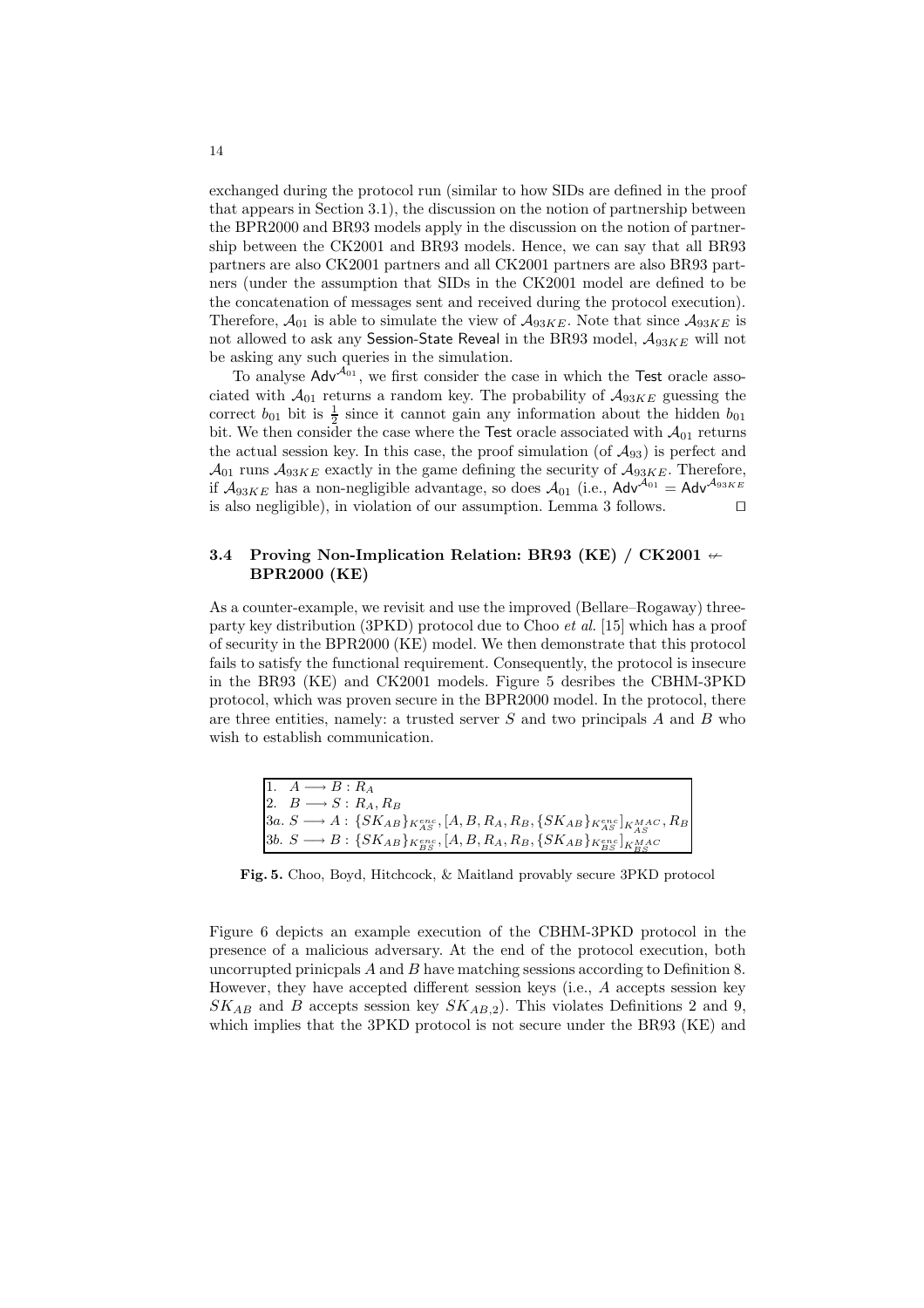the CK2001 models. However, according to Definition 4, both  $A$  and  $B$  are not BPR2000 partners since they do not agree on the same session key and hence, the protocol does not violate the BPR2000 security (i.e., Definition 5).

1.  $A \longrightarrow B: R_A$ 2.  $B \longrightarrow S: R_A, R_B$  $3a. S \longrightarrow A: \quad \{SK_{AB}\}_{K_{AS}^{enc}}, [A, B, R_A, R_B, \{SK_{AB}\}_{K_{AS}^{enc}}]_{K_{AS}^{MAC}}, R_B$  $3b. S \longrightarrow B: {SK_{AB}}_{K_{BS}^{enc}}, [A, B, R_A, R_B, {SK_{AB}}_{K_{BS}^{enc}}]_{K_{BS}^{MAC}}$ A intercepts and deletes  $\{SK_{AB}\}_{K_{BS}^{enc}}, [A, B, R_B, \{SK_{AB}\}_{K_{BS}^{enc}}]_{K_{BS}^{MAC}}$ . 2.  $A_B \longrightarrow S : R_A, R_B$  $3a. S \longrightarrow A: \;\;\; \{SK_{AB,2}\}_{K_{AS}^{enc}}, [A, B, R_A, R_B, \{SK_{AB,2}\}_{K_{AS}^{enc}}]_{K_{AS}^{MAC}}, R_B$  ${\cal A}$  intercepts and deletes  $\{SK_{AB,2}\}_{K_{AS}^{enc}},~[A,B,R_A, \{SK_{AB,2}\}_{K_{AS}^{enc}}]_{K_{AS}^{MAC}}$ .  $3b. S \longrightarrow B: {SK_{AB,2}}_{S}^{R_{enc}^{enc}}, [A, B, R_A, R_B, {SK_{AB,2}}_{K_{BS}^{enc}}]_{K_{BS}^{MAC}}$ 

Fig. 6. Execution of CBHM-3PKD protocol in the presence of a malicious adversary

#### 3.5 Proving Non-Implication Relation: BR93 (KE)  $\div$  CK2001

Canetti & Krawczyk prove the basic Diffie–Hellman protocol secure in the UM [12]. In order to prove BR93 (KE)  $\leftarrow$  CK2001, we modified the (Canetti–Krawczyk) Diffie–Hellman protocol to include a redundant nonce  $N_{BA}$ , as shown in Figure 7. The modified Diffie–Hellman protocol does not authenticate the redundant nonce  $N_{BA}$ . Although  $N_{BA}$  is not authenticated, addition of  $N_{BA}$  does not affect the security of the protocol.

| $x \in \mathbb{Z}_q$ | $A,sid,g^*$                                                                                                       | $y \in \mathbb{Z}_q$ |
|----------------------|-------------------------------------------------------------------------------------------------------------------|----------------------|
|                      | Verify Signature $B, sid, g^y, Sig_{d_{\underline{B}}}(B, sid, g^y, g^x, A), N_{BA}$ $y, N_{BA} \in \mathbb{Z}_q$ |                      |
| $SK_{AB} = g^{xy}$   | $A, sid, g^y, Sig_{d_{\underline{A}}}(A, sid, g^y, g^x, B), N_{BA}$ $SK_{AB} = g^{xy}$                            |                      |

Fig. 7. A modified (Canetti–Krawczyk) Diffie–Hellman protocol

Figure 8 depicts an example execution of the (Canetti–Krawczyk) Diffie–Hellman protocol in the presence of a malicious adversary. Recall that we assume that the non-implication relation: BR93 (KE)  $\leftarrow$  CK2001 holds if, and only if, SIDs in the CK2001 model are not defined to be concatenation of messages exchanged during the protocol run, as shown in Figure 1. Let  $\mathcal{A}_U$  denote  $\mathcal A$  intercepting message and sending fabricating message impersonating U.

At the end of the protocol execution, both  $A$  and  $B$  are partners according to Definition 8, since they have matching SIDs and corresponding PIDs (i.e.,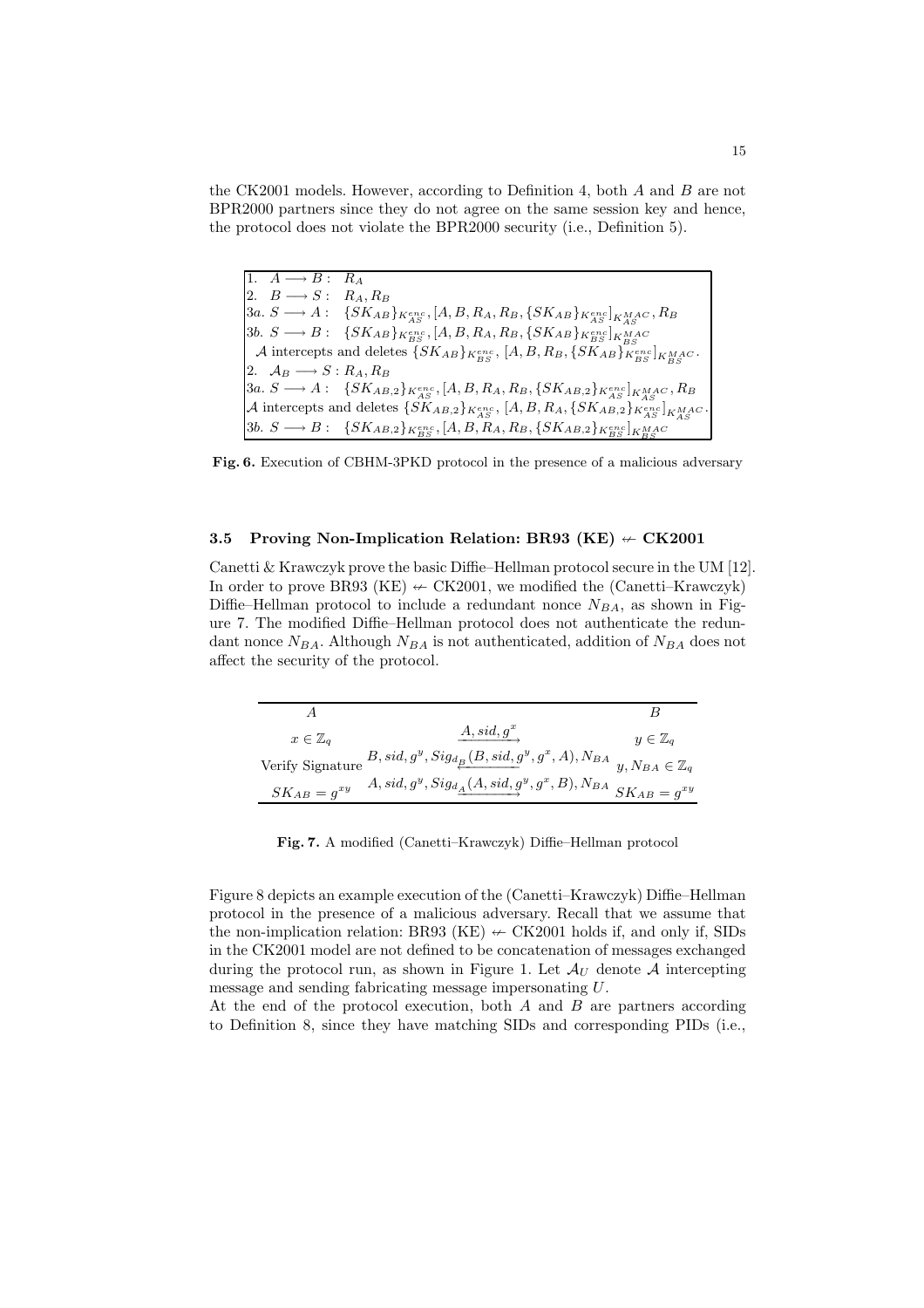| $A, sid, g^x$ | $A, sid, q^x$                                                                                                                                                                   |
|---------------|---------------------------------------------------------------------------------------------------------------------------------------------------------------------------------|
|               | $B, sid, g^y, Sig_{\underleftarrow{d_B}(B, sid, g^y, g^x, A), N_{\mathcal{A}}}\Bigg _{\mathcal{A}_A}\Bigg B, sid, g^y, Sig_{\underleftarrow{d_B}(B, sid, g^y, g^x, A), N_{BA}}$ |
|               | $A,sid,g^y, Sig_{\underline{d_A}(A,sid,g^y,g^x,B),N_{\mathcal{A}}}\Bigg\vert_{\mathcal{A}_B}^{s,A} \Bigg\vert A,sid,g^y, Sig_{\underline{d_A}(A,sid,g^y,g^x,B),N_{BA}}$         |

Fig. 8. Execution of the modified (Canetti–Krawczyk) Diffie–Hellman protocol in the presence of a malicious adversary

 $PID_A = B$  and  $PID_B = A$ ). In addition, both uncorrupted A and B accept the same session key,  $SK_{AB} = g^{xy} = SK_{BA}$ . The CK2001 definition of security is not violated (in the sense of Definition 9). However, both  $A$  and  $B$  did not receive all of each other's messages (recall that messages in message round 2 and 3 are fabricated by  $A$ ) and neither  $A$ 's nor  $B$ 's replies were all in response to genuine messages by  $B$  and  $A$  respectively. Hence, both  $A$  and  $B$  are not BR93 partners. Hence,  $A$  can obtain a fresh session key of either A or B by revealing non-partner instances of B or A respectively, in violation of BR93 security (Definition 2).

### 3.6 Discussion on Non-Implication Relation: BPR2000 (KE)  $\leftarrow$ BR95

Recall that security in the models depend on the notion of partnership. However, no explicit definition of partnership was provided in the BR95 model and there is no single partner function fixed for any protocol in the BR95 model. The flawed partner function for the 3PKD protocol described in the original BR95 paper was fixed by Choo *et al.* [15]. However, as Choo *et al.* has pointed out, there is no way to securely define a SID for the 3PKD protocol that will preserve the proof of security. Hence, protocols that are secure in the BR95 model may not necessarily be able to be proven secure in the BPR2000 (KE) model.

## 4 A Drawback in the Original Formulation of the BPR2000 Model

#### 4.1 Case Study: Abdalla–Pointcheval 3PAKE

We revisit the protocol 3PAKE due to Abdalla  $&$  Pointcheval [1], which carries a proof of security in the BPR2000 model, as shown in Figure 9. Let A and B be two clients who wish to establish a shared session key,  $SK, S$  be a trusted server,  $pwd_A$  (and  $pwd_B$ ) denote the password shared between A and S (B and S respectively),  $\mathcal{G}_1, \mathcal{G}_2$ , and H denote random oracles, and  $l_r$  and  $l_k$  denote security parameters.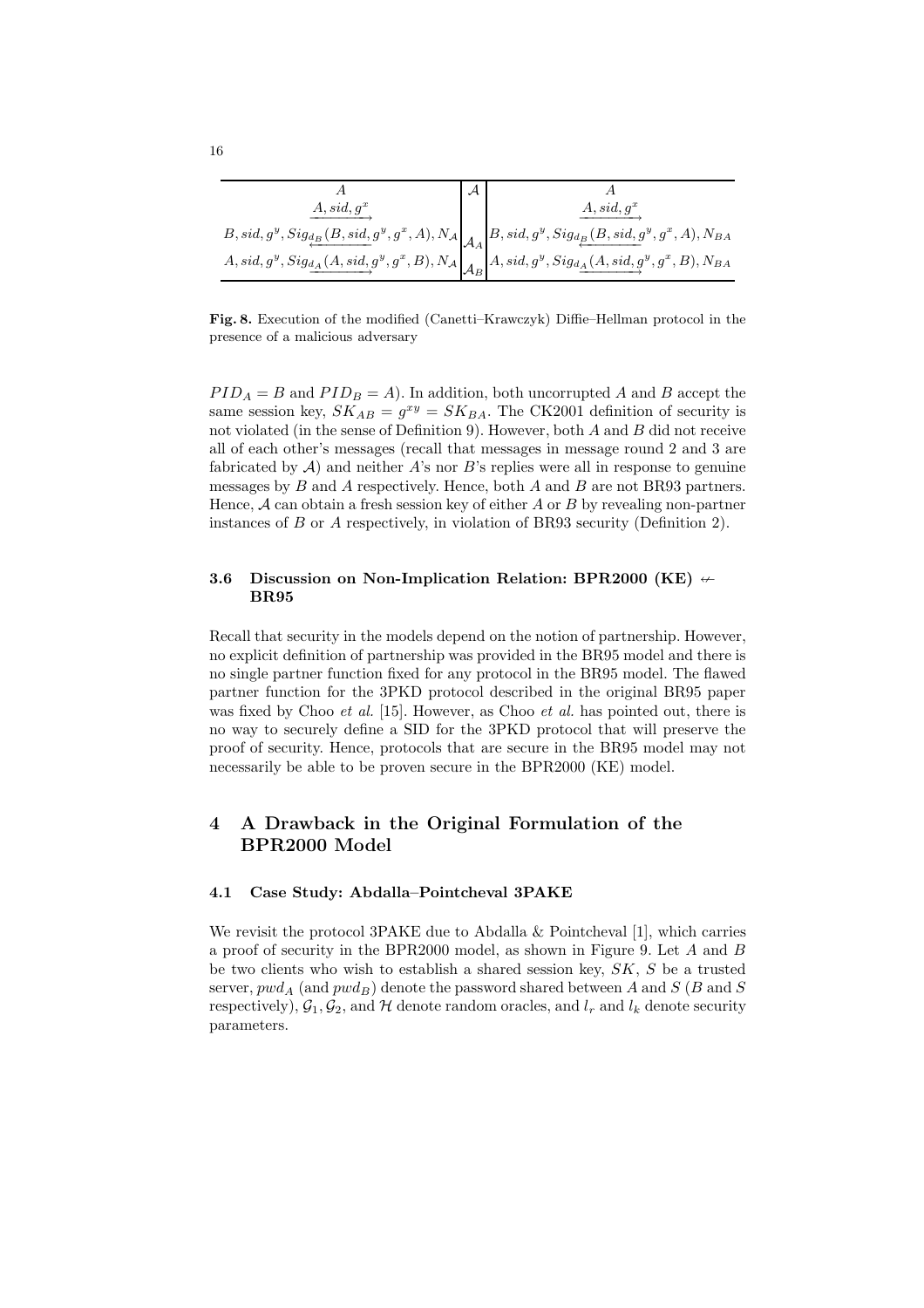| $A (p w d_A)$                                                          | $S(pwd_A, pwd_B)$                                                                                                                                | $B(pwd_B)$                                                             |
|------------------------------------------------------------------------|--------------------------------------------------------------------------------------------------------------------------------------------------|------------------------------------------------------------------------|
|                                                                        |                                                                                                                                                  |                                                                        |
| $x \in_R \mathbb{Z}_n, X = q^x$                                        | $r \in_R \mathbb{Z}_p$                                                                                                                           | $y \in_R \mathbb{Z}_n, Y = q^y$                                        |
| $pw_{A,1} = \mathcal{G}_1(pwd_A)$                                      | $R \in_R \{0,1\}^{l_R}$                                                                                                                          | $pw_{B,1} = \mathcal{G}_1(pwd_B)$                                      |
| $X^* = X \cdot pw_{A,1}$                                               | $pw_{A,1} = \mathcal{G}_1(pwd_A)$                                                                                                                | $Y^* = Y \cdot p w_{B,1}$                                              |
| $A, B, X^*$                                                            |                                                                                                                                                  | $B, A, Y^*$                                                            |
|                                                                        | $pw_{B,1} = \mathcal{G}_1(pwd_B)$                                                                                                                |                                                                        |
|                                                                        | $X = X^* / p w_{A,1}, Y = Y^* / p w_{B,1}$                                                                                                       |                                                                        |
|                                                                        | $\overline{X} = X^r, \overline{Y} = Y^r$                                                                                                         |                                                                        |
|                                                                        | $pw_{A,2} = \mathcal{G}_2(R, pwd_A, X^*)$                                                                                                        |                                                                        |
|                                                                        | $pw_{B,2} = \mathcal{G}_2(R, pw_{B}, Y^*)$                                                                                                       |                                                                        |
|                                                                        | $S, \underline{B}, R, Y^*, \overline{Y}^* \quad \  \overline{X}^* = \overline{X} \cdot p w_{B,2}, \overline{Y}^* = \overline{Y} \cdot p w_{A,2}$ | $S, A, R, X^*, \overline{X}^*$                                         |
| $pw_{A,2} = \mathcal{G}_2(R, pw_{A}, X^*)$                             |                                                                                                                                                  | $pw_{B,2} = \mathcal{G}_2(R, pw_{B, Y^*)$                              |
| $\overline{Y} = \overline{Y}^*/pw_{A,2}, K = \overline{Y}^x = g^{xry}$ |                                                                                                                                                  | $\overline{X} = \overline{X}^*/pw_{B,2}, K = \overline{Y}^x = g^{xry}$ |
| $T=(R, X^*, Y^*, \overline{X}^*, \overline{Y}^*)$                      |                                                                                                                                                  | $T=(R, X^*, Y^*, \overline{X}^*, \overline{Y}^*)$                      |
| $SK_A = \mathcal{H}(A, B, S, T, K)$                                    |                                                                                                                                                  | $SK_B = \mathcal{H}(A, B, S, T, K)$                                    |

Fig. 9. Abdalla–Pointcheval 3PAKE

#### 4.2 New Attack on Abdalla–Pointcheval 3PAKE

Figure 10 describes an execution of 3PAKE in the presence of a malicious adversary, A. Let C be another client who has a shared password,  $pwd_C$ , with the server, S. Prior to the start of the communication initiated by  $A$ ,  $A$  corrupts a non-related player, C (i.e., static corruption), thereby learning all internal states of C (including the shared password with  $S, pwd_C$ ).

In the attack outlined in Figure 10,  $A$  intercepts the first message from  $A$  and changes the identity field in the message from  $A, B$  to  $A, C, A$  impersonates  $A$ and sends the fabricated message  $A, C, X^*$  to S. A impersonates C and sends another fabricated message  $C, A, E^*$  to S. S, upon receiving both messages, will respond as per protocol specification. At the end of the protocol execution, A believes that the session key,  $SK_A = \mathcal{H}(A, B, S, T, K)$ , is being shared with B. However, B is still waiting for S's reply, which will never arrive, since  $A$ has intercepted and deleted the message from the network. However,  $A$  is able to compute the fresh session key of  $A$ , since  $A$  is able to decrypt and obtain  $K = g^{xre}$  and  $SK_A = \mathcal{H}(A, B, S, T, K)$ , since parameters  $A, B, S$ , and  $T$  (T is the transcript of the protocol execution) are public.

Consequently, protocol 3PAKE is insecure. However, this attack<sup>1</sup> cannot be detected in the existing BPR2000 model since Corrupt query is not allowed. Protocols proven secure in a proof model that allows the "Corrupt" query (in

<sup>&</sup>lt;sup>1</sup> Informally, it appears that this attack can be avoided by including the identities of both A and B when computing  $pw_{A,2}$  and  $pw_{B,2}$ .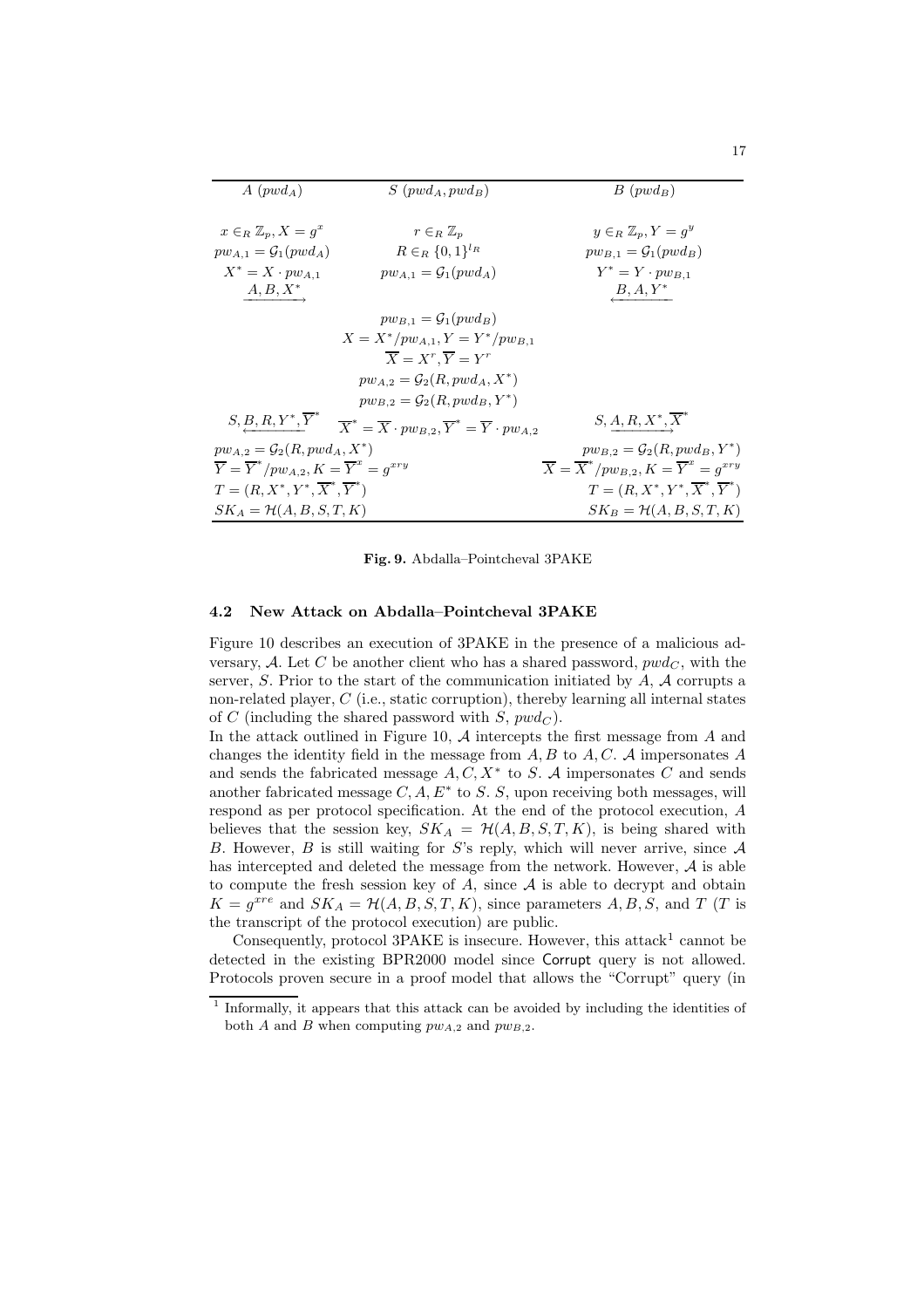| $A(pwd_A)$ | $S(pwd_A, pwd_B, pwd_C)$ $\mathcal{A}$ |  | $B(pwd_B)$ |
|------------|----------------------------------------|--|------------|
|------------|----------------------------------------|--|------------|

| A corrupt C and obtain all internal states of C, including $pwd_C$ |                                                                        |                                                                                              |                                      |                                                                        |
|--------------------------------------------------------------------|------------------------------------------------------------------------|----------------------------------------------------------------------------------------------|--------------------------------------|------------------------------------------------------------------------|
| $A, B, X^*$                                                        | Intercept                                                              |                                                                                              | Intercept                            | $B, A, Y^*$                                                            |
|                                                                    |                                                                        |                                                                                              |                                      | $e \in_R \mathbb{Z}_p, E = g^e$ s.t. underlying value $E \neq 1$       |
|                                                                    |                                                                        |                                                                                              | $E^* = E \cdot \mathcal{G}_1(pwd_C)$ |                                                                        |
|                                                                    | $A,C,X^{\ast}$                                                         |                                                                                              | $C, A, E^*$                          |                                                                        |
|                                                                    |                                                                        | $pw_{A,1} = \mathcal{G}_1(pwd_A)$                                                            |                                      |                                                                        |
|                                                                    |                                                                        | $pw_{C,1} = \mathcal{G}_1(pwd_C)$                                                            |                                      |                                                                        |
|                                                                    |                                                                        | $X = X^* / pw_{A,1}, E = E^* / pw_{C,1}$                                                     |                                      |                                                                        |
|                                                                    |                                                                        | $\overline{X} = X^r, \overline{E} = E^r$                                                     |                                      |                                                                        |
|                                                                    |                                                                        | $pw_{A,2} = \mathcal{G}_2(R, pwd_A, X^*)$                                                    |                                      |                                                                        |
|                                                                    |                                                                        | $pw_{C,2} = \mathcal{G}_2(R, pwd_C, E^*)$                                                    |                                      |                                                                        |
|                                                                    |                                                                        | $\overline{X}^* = \overline{X} \cdot pw_{C,2}, \overline{E}^* = \overline{E} \cdot pw_{A,2}$ |                                      |                                                                        |
|                                                                    | Intercept                                                              | $S, C, R, E^*, \overline{E}^*$                                                               |                                      |                                                                        |
|                                                                    |                                                                        | $S, B, R, E^*, \overline{E}^*$ $S, A, R, X^*, \overline{X}^*$                                |                                      |                                                                        |
|                                                                    | $pw_{A,2} = \mathcal{G}_2(R, pwd_A, X^*)$                              |                                                                                              |                                      | $pw_{C,2} = \mathcal{G}_2(R, pwd_C, E^*)$                              |
|                                                                    | $\overline{E} = \overline{E}^*/pw_{A,2}, K = \overline{E}^x = q^{xre}$ |                                                                                              |                                      | $\overline{X} = \overline{X}^*/pw_{C,2}, K = \overline{E}^x = q^{xre}$ |
|                                                                    | $T=(R, X^*, E^*, \overline{X}^*, \overline{E}^*)$                      |                                                                                              |                                      | $T=(R, X^*, E^*, \overline{X}^*, \overline{E}^*)$                      |
|                                                                    | $SK_A = \mathcal{H}(A, B, S, T, K)$                                    |                                                                                              |                                      | $SK_C = \mathcal{H}(A, B, S, T, K)$                                    |

Fig. 10. Execution of 3PAKE in the presence of a malicious adversary

the proof simulation) ought to be secure against the unknown key share attack, since if a key is to be shared between some parties,  $U_1$  and  $U_2$ , the corruption of some other (non-related) player in the protocol, say  $U_3$ , should not expose the session key shared between  $U_1$  and  $U_2$ . In other words, protocol 3PAKE will be insecure in the BR93, BR95, and CK2001 models, since  $A$  is able to trivially expose a fresh session key (i.e.,  $\mathsf{Adv}^{\mathcal{A}}(k)$  is non-negligible) by corrupting a non-partner player.

### 5 Conclusion and Future Work

We examined the Bellare–Rogaway and Canetti–Krawczyk proof models. We analysed some non-intuitive gaps in the relations and the relative strengths of security between both models and their variants. We then provided a detailed comparison of the relative strengths of the notions of security between the Bellare–Rogaway and Canetti–Krawczyk proof models. We also revealed a drawback with the BPR2000 model and a previously unpublished flaw in the Abdalla–Pointcheval protocol 3PAKE [1]. However, such an attack would not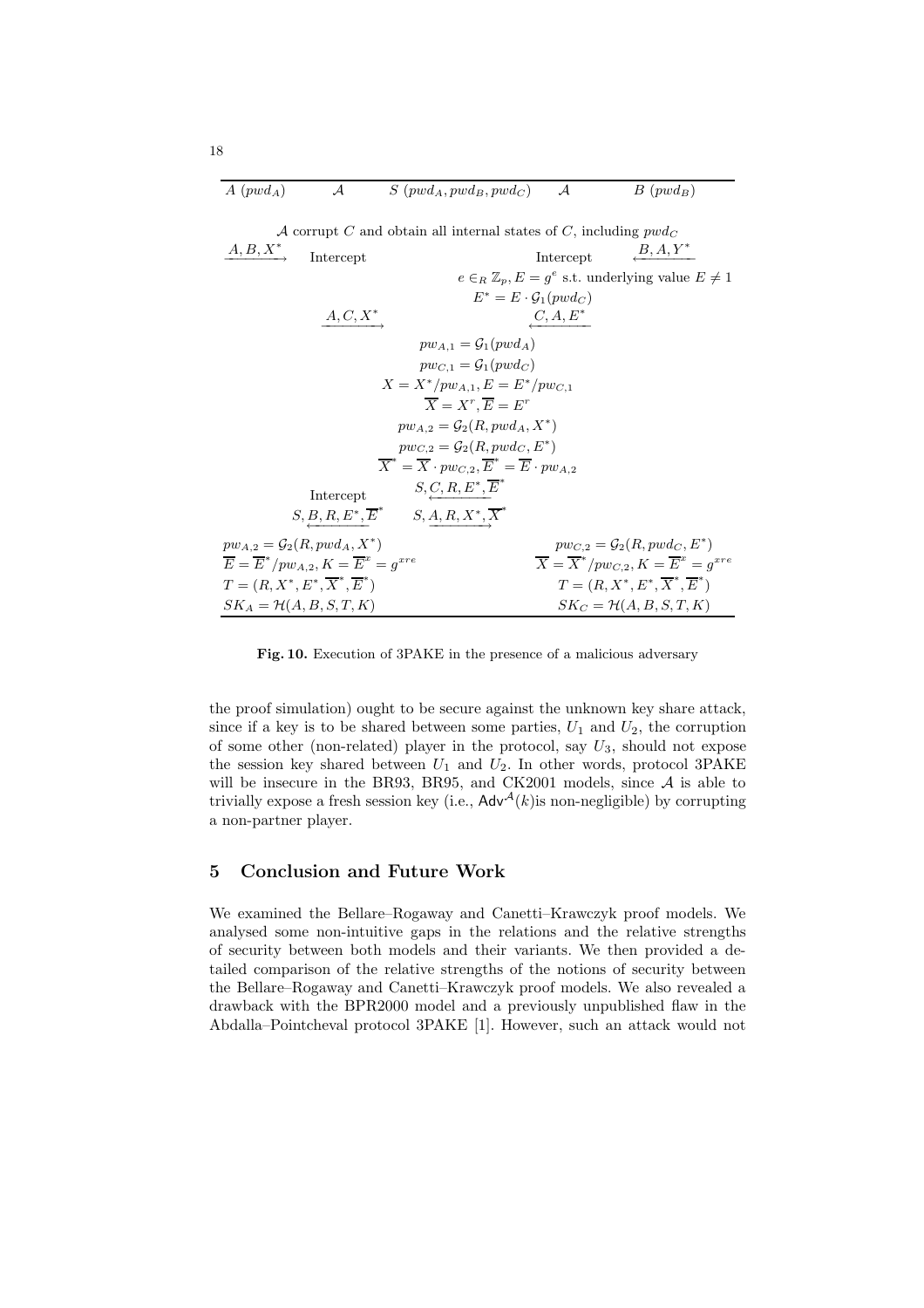be captured in the model due to the omission of Corrupt queries. Our studies concluded that (1) if the session identifier (SID) in the CK2001 model is defined to be the concatenation of messages exchanged during the protocol run, then CK2001 model offers the strongest definition of security compared to the Bellare–Rogaway model and its variants, and (2) the BPR2000 model is the weakest model.

As a result of this work, we hope to have contributed towards a better understanding of the different flavours of proof models for key establishment protocols (whether protocols proven secure in one model are also secure in another model). While our studies focus only on the Bellare–Rogaway and Canetti– Krawczyk models, it would be interesting to extend our work to other computational complexity proof models (e.g., the proof model due to Shoup [18]) or other simulation-based proof models (e.g., the universal composability approach and the black-box simulatability approach due to Canetti et al. [11] and Backes et al. [3] respectively).

#### References

- 1. M. Abdalla and D. Pointcheval. Interactive Diffie-Hellman Assumptions with Applications to Password-based Authentication (Extended version available from http://www.di.ens.fr/<sup>∼</sup>pointche/pub.php). In FC 2005, pages 341–356. Springer-Verlag, 2005. Vol. 3570/2005 of LNCS.
- 2. S. S. Al-Riyami and K. G. Paterson. Tripartite Authenticated Key Agreement Protocols from Pairings. In 9th IMA Conference on Cryptography and Coding, pages 332–359. Springer-Verlag, 2003. Vol. 2898/2003 of LNCS.
- 3. M. Backes, B. Pfitzmann, and M. Waidner. A General Composition Theorem for Secure Reactive Systems. In TCC 2004, pages 336–354. Springer-Verlag, 2004. Vol. 2951/2004 of LNCS.
- 4. M. Bellare, R. Canetti, and H. Krawczyk. A Modular Approach to The Design and Analysis of Authentication and Key Exchange Protocols. In STOC 1998, pages 419–428. ACM Press, 1998.
- 5. M. Bellare, D. Pointcheval, and P. Rogaway. Authenticated Key Exchange Secure Against Dictionary Attacks. In Eurocrypt 2000, pages 139 – 155. Springer-Verlag, 2000. Vol. 1807/2000 of LNCS.
- 6. M. Bellare and P. Rogaway. Entity Authentication and Key Distribution. In Crypto 1993, pages 110–125. Springer-Verlag, 1993. Vol. 773/1993 of LNCS.
- 7. M. Bellare and P. Rogaway. Provably Secure Session Key Distribution: The Three Party Case. In STOC 1995, pages 57–66. ACM Press, 1995.
- 8. S. Blake-Wilson, D. Johnson, and A. Menezes. Key Agreement Protocols and their Security Analysis. In 6th IMA International Conference on Cryptography and Coding, pages 30–45. Springer-Verlag, 1997. Vol. 1355/1997 of LNCS.
- 9. S. Blake-Wilson and A. Menezes. Security Proofs for Entity Authentication and Authenticated Key Transport Protocols Employing Asymmetric Techniques. In Security Protocols Workshop, pages 137–158. Springer-Verlag, 1997. Vol. 1361/1997 of LNCS.
- 10. C. Boyd, W. Mao, and K. Paterson. Key Agreement using Statically Keyed Authenticators. In ACNS 2004, pages 248–262. Springer-Verlag, 2004. Vol. 3089/2004 of LNCS.